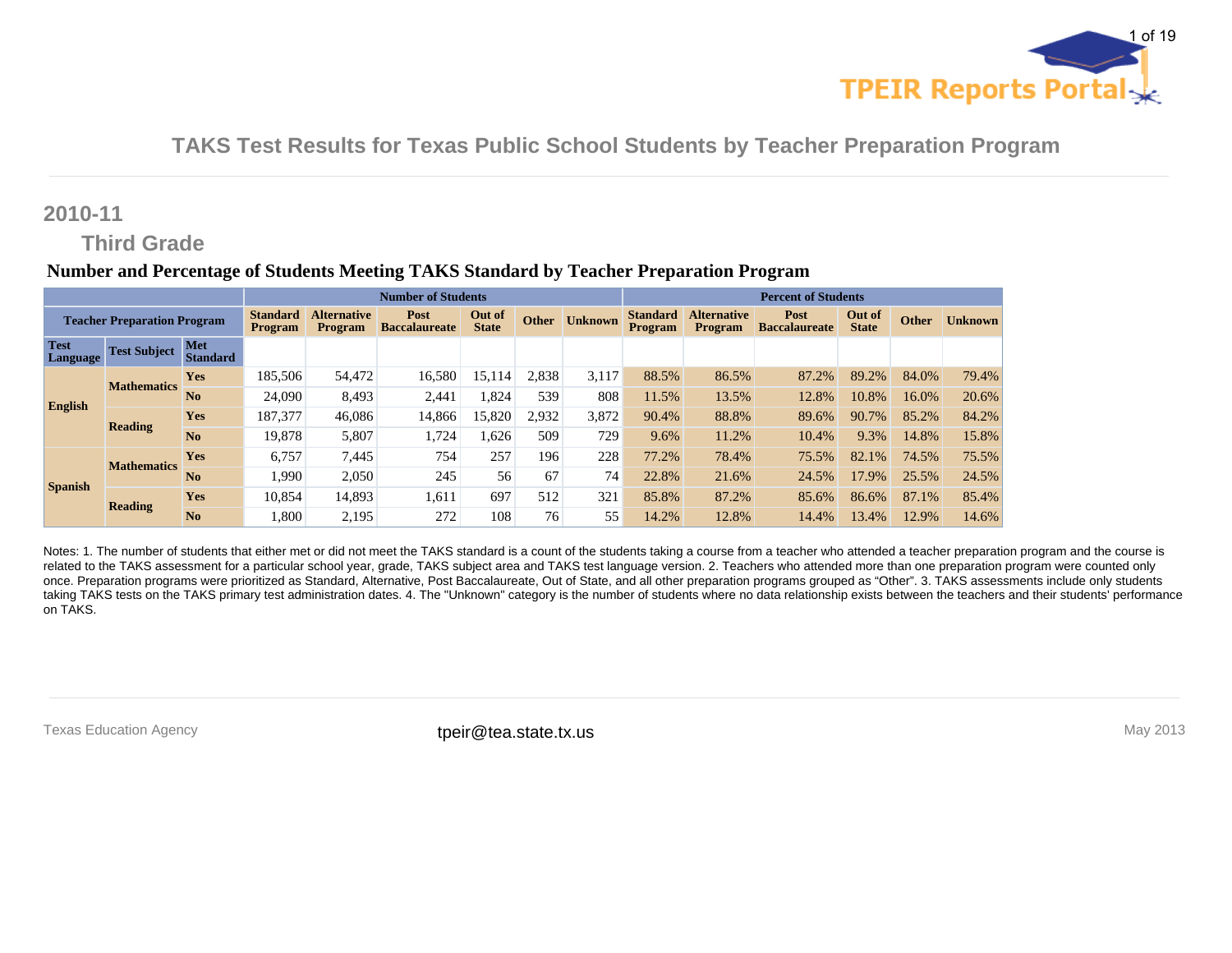

# **2010-11**

# **Third Grade**

### **Percentage of Students Meeting TAKS Standard by Teacher Preparation Program**



### **Number of Students by Teacher Preparation Program**

|                                                        |                                   | <b>Number of Students</b>            |                                     |                        |       |                      |  |  |  |  |  |  |
|--------------------------------------------------------|-----------------------------------|--------------------------------------|-------------------------------------|------------------------|-------|----------------------|--|--|--|--|--|--|
| <b>Teacher</b><br><b>Preparation</b><br><b>Program</b> | <b>Standard</b><br><b>Program</b> | <b>Alternative</b><br><b>Program</b> | <b>Post</b><br><b>Baccalaureate</b> | Out of<br><b>State</b> |       | <b>Other Unknown</b> |  |  |  |  |  |  |
| <b>Test Subject</b>                                    |                                   |                                      |                                     |                        |       |                      |  |  |  |  |  |  |
| <b>Mathematics</b>                                     | 218,343                           | 72,460                               |                                     | 20,020 17,251 3,640    |       | 4,227                |  |  |  |  |  |  |
| <b>Reading</b>                                         | 219,909                           | 68,981                               |                                     | 18.473 18.251          | 4.029 | 4.977                |  |  |  |  |  |  |

#### **Number of Teachers by Teacher Preparation Program**

|                                                        |                            | <b>Number of Teachers</b>                                                                                         |     |     |     |  |  |  |  |  |  |  |
|--------------------------------------------------------|----------------------------|-------------------------------------------------------------------------------------------------------------------|-----|-----|-----|--|--|--|--|--|--|--|
| <b>Teacher</b><br><b>Preparation</b><br><b>Program</b> | <b>Standard</b><br>Program | Out<br><b>Alternative</b><br>Post<br>of<br><b>Other</b><br><b>Baccalaureate</b><br><b>Program</b><br><b>State</b> |     |     |     |  |  |  |  |  |  |  |
| <b>Test Subject</b>                                    |                            |                                                                                                                   |     |     |     |  |  |  |  |  |  |  |
| <b>Mathematics</b>                                     | 10,672                     | 3,576                                                                                                             | 966 | 865 | 195 |  |  |  |  |  |  |  |
| <b>Reading</b>                                         | 10,856                     | 3,558                                                                                                             | 927 | 901 | 207 |  |  |  |  |  |  |  |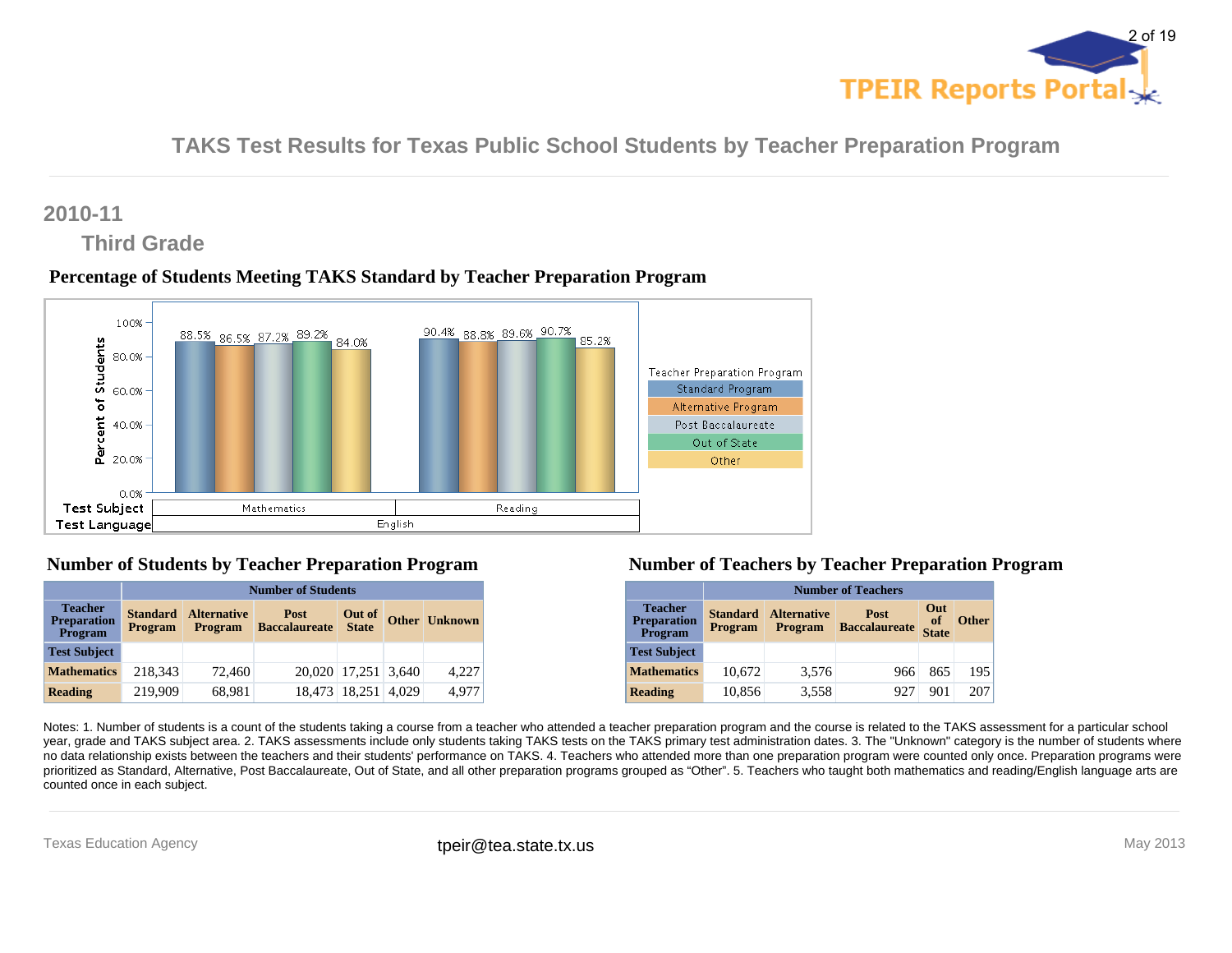

### **2010-11**

### **Fourth Grade**

#### **Number and Percentage of Students Meeting TAKS Standard by Teacher Preparation Program**

|                         |                                    |                        |                                   |                                      | <b>Number of Students</b>    |                        |              |                | <b>Percent of Students</b>        |                               |                              |                        |              |                |
|-------------------------|------------------------------------|------------------------|-----------------------------------|--------------------------------------|------------------------------|------------------------|--------------|----------------|-----------------------------------|-------------------------------|------------------------------|------------------------|--------------|----------------|
|                         | <b>Teacher Preparation Program</b> |                        | <b>Standard</b><br><b>Program</b> | <b>Alternative</b><br><b>Program</b> | Post<br><b>Baccalaureate</b> | Out of<br><b>State</b> | <b>Other</b> | <b>Unknown</b> | <b>Standard</b><br><b>Program</b> | <b>Alternative</b><br>Program | Post<br><b>Baccalaureate</b> | Out of<br><b>State</b> | <b>Other</b> | <b>Unknown</b> |
| <b>Test</b><br>Language | <b>Test Subject</b>                | Met<br><b>Standard</b> |                                   |                                      |                              |                        |              |                |                                   |                               |                              |                        |              |                |
|                         | <b>Mathematics</b>                 | <b>Yes</b>             | 178.178                           | 67.513                               | 17,417                       | 18,356                 | 3,680        | 3,078          | 89.9%                             | 87.9%                         | 87.5%                        | 91.1%                  | 86.3%        | 78.2%          |
| English                 |                                    | N <sub>0</sub>         | 20,119                            | 9.275                                | 2,488                        | .789                   | 583          | 857            | 10.1%                             | 12.1%                         | 12.5%                        | 8.9%                   | 13.7%        | 21.8%          |
|                         | <b>Reading</b>                     | Yes                    | 171,485                           | 55,863                               | 16,756                       | .633                   | 3,173        | 3,807          | 87.0%                             | 84.1%                         | 85.9%                        | 88.7%                  | 81.3%        | 79.6%          |
|                         |                                    | N <sub>0</sub>         | 25,662                            | 10.598                               | 2,747                        | 2.247                  | 732          | 976            | 13.0%                             | 15.9%                         | 14.1%                        | 11.3%                  | 18.7%        | 20.4%          |
|                         | <b>Mathematics</b>                 | <b>Yes</b>             | 3,345                             | 3,681                                | 298                          | 274                    | 102          | 145            | 75.6%                             | 74.3%                         | 68.7%                        | 79.7%                  | 65.8%        | 70.4%          |
| <b>Spanish</b>          |                                    | N <sub>0</sub>         | 1,077                             | 1.273                                | 136                          | 70                     | 53           | 61             | 24.4%                             | 25.7%                         | 31.3%                        | 20.3%                  | 34.2%        | 29.6%          |
|                         | Reading                            | <b>Yes</b>             | 6.670                             | 9.068                                | 835                          | 760                    | 326          | 157            | 84.0%                             | 83.9%                         | 82.5%                        | 81.3%                  | 81.9%        | 77.7%          |
|                         |                                    | N <sub>0</sub>         | 1.267                             | 1.741                                | 177                          | 175                    | 72           | 45             | 16.0%                             | 16.1%                         | 17.5%                        | 18.7%                  | 18.1%        | 22.3%          |

Notes: 1. The number of students that either met or did not meet the TAKS standard is a count of the students taking a course from a teacher who attended a teacher preparation program and the course is related to the TAKS assessment for a particular school year, grade, TAKS subject area and TAKS test language version. 2. Teachers who attended more than one preparation program were counted only once. Preparation programs were prioritized as Standard, Alternative, Post Baccalaureate, Out of State, and all other preparation programs grouped as "Other". 3. TAKS assessments include only students taking TAKS tests on the TAKS primary test administration dates. 4. The "Unknown" category is the number of students where no data relationship exists between the teachers and their students' performance on TAKS.

Texas Education Agency **their@tea.state.tx.us** their their their to the interview of the interview of the interview of the interview of the interview of the interview of the interview of the interview of the interview of t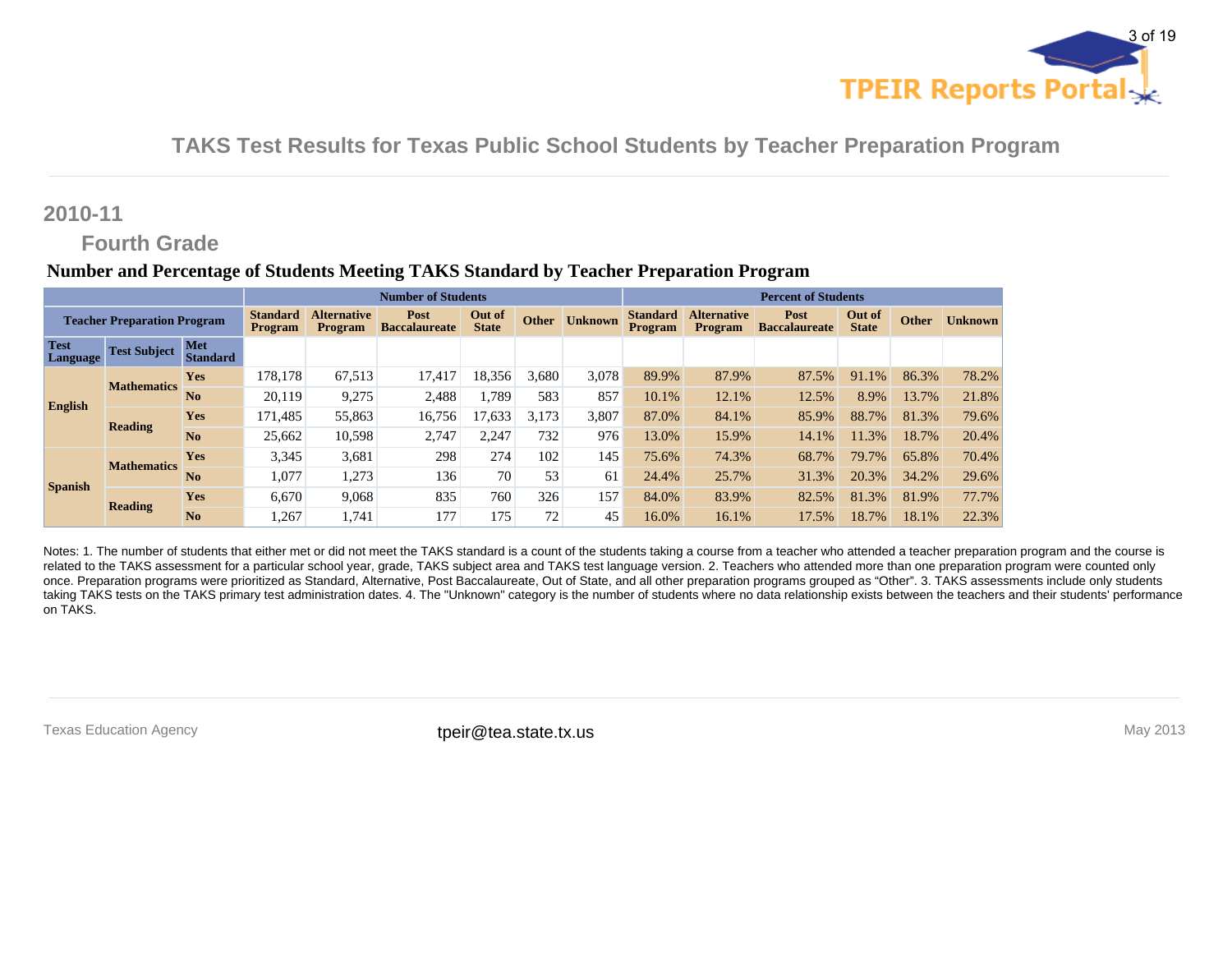

# **2010-11**

# **Fourth Grade**

### **Percentage of Students Meeting TAKS Standard by Teacher Preparation Program**



### **Number of Students by Teacher Preparation Program**

|                                                        |                                   | <b>Number of Students</b>            |                              |                        |  |                      |  |  |  |  |  |  |
|--------------------------------------------------------|-----------------------------------|--------------------------------------|------------------------------|------------------------|--|----------------------|--|--|--|--|--|--|
| <b>Teacher</b><br><b>Preparation</b><br><b>Program</b> | <b>Standard</b><br><b>Program</b> | <b>Alternative</b><br><b>Program</b> | Post<br><b>Baccalaureate</b> | Out of<br><b>State</b> |  | <b>Other Unknown</b> |  |  |  |  |  |  |
| <b>Test Subject</b>                                    |                                   |                                      |                              |                        |  |                      |  |  |  |  |  |  |
| <b>Mathematics</b>                                     | 202,719                           | 81,742                               |                              | 20,339 20,489 4,418    |  | 4,141                |  |  |  |  |  |  |
| <b>Reading</b>                                         | 205,084                           | 77.270                               |                              | 20,515 20,815 4,303    |  | 4,985                |  |  |  |  |  |  |

### **Number of Teachers by Teacher Preparation Program**

|                                                        |                                   | <b>Number of Teachers</b>            |                                     |                           |              |  |  |  |  |  |  |  |
|--------------------------------------------------------|-----------------------------------|--------------------------------------|-------------------------------------|---------------------------|--------------|--|--|--|--|--|--|--|
| <b>Teacher</b><br><b>Preparation</b><br><b>Program</b> | <b>Standard</b><br><b>Program</b> | <b>Alternative</b><br><b>Program</b> | <b>Post</b><br><b>Baccalaureate</b> | Out<br>of<br><b>State</b> | <b>Other</b> |  |  |  |  |  |  |  |
| <b>Test Subject</b>                                    |                                   |                                      |                                     |                           |              |  |  |  |  |  |  |  |
| <b>Mathematics</b>                                     | 8,412                             | 3,548                                | 850                                 | 846                       | 202          |  |  |  |  |  |  |  |
| <b>Reading</b>                                         | 8,870                             | 3.544                                | 871                                 | 891                       | 213          |  |  |  |  |  |  |  |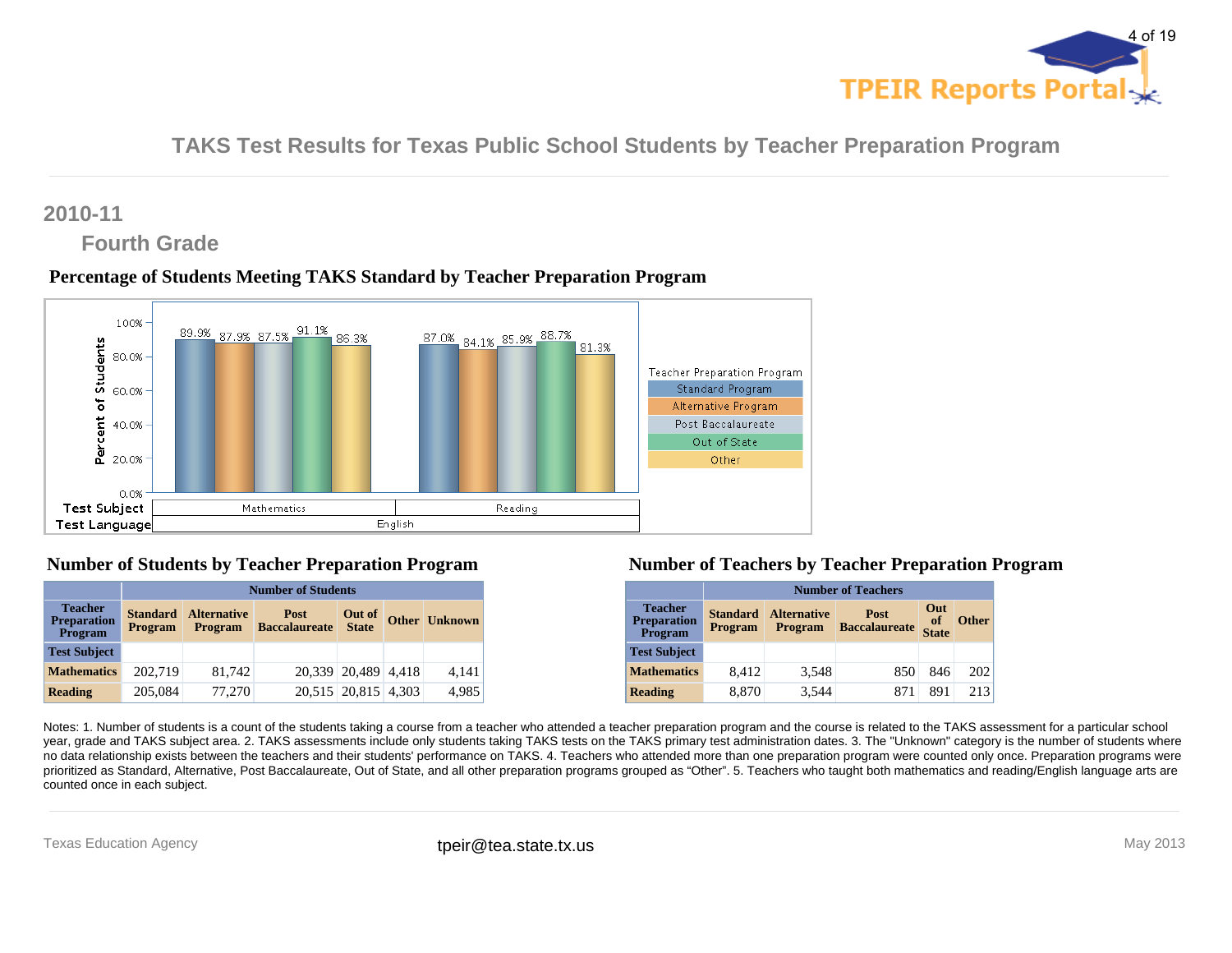

# **2010-11**

### **Fifth Grade**

#### **Number and Percentage of Students Meeting TAKS Standard by Teacher Preparation Program**

|                         |                                    |                               |                                   |                                      | <b>Number of Students</b>    |                        |              |                | <b>Percent of Students</b>        |                               |                              |                        |              |                |
|-------------------------|------------------------------------|-------------------------------|-----------------------------------|--------------------------------------|------------------------------|------------------------|--------------|----------------|-----------------------------------|-------------------------------|------------------------------|------------------------|--------------|----------------|
|                         | <b>Teacher Preparation Program</b> |                               | <b>Standard</b><br><b>Program</b> | <b>Alternative</b><br><b>Program</b> | Post<br><b>Baccalaureate</b> | Out of<br><b>State</b> | <b>Other</b> | <b>Unknown</b> | <b>Standard</b><br><b>Program</b> | <b>Alternative</b><br>Program | Post<br><b>Baccalaureate</b> | Out of<br><b>State</b> | <b>Other</b> | <b>Unknown</b> |
| <b>Test</b><br>Language | <b>Test Subject</b>                | <b>Met</b><br><b>Standard</b> |                                   |                                      |                              |                        |              |                |                                   |                               |                              |                        |              |                |
|                         | <b>Mathematics</b>                 | <b>Yes</b>                    | 179.128                           | 65,080                               | 13,914                       | 21.032                 | 3,196        | 3,510          | 87.4%                             | 84.0%                         | 86.6%                        | 89.4%                  | 78.8%        | 75.0%          |
| English                 |                                    | N <sub>0</sub>                | 25,906                            | 12.438                               | 2,153                        | 2.492                  | 860          | 1.173          | 12.6%                             | 16.0%                         | 13.4%                        | 10.6%                  | 21.2%        | 25.0%          |
|                         | <b>Reading</b>                     | Yes                           | 181,280                           | 58,631                               | 15,073                       | 19,235                 | 4,092        | 4,463          | 88.0%                             | 84.7%                         | 87.2%                        | 90.5%                  | 84.8%        | 79.6%          |
|                         |                                    | N <sub>0</sub>                | 24.690                            | 10,553                               | 2,206                        | 2.011                  | 731          | l.146          | 12.0%                             | 15.3%                         | 12.8%                        | 9.5%                   | 15.2%        | 20.4%          |
|                         | <b>Mathematics</b>                 | <b>Yes</b>                    | 622                               | 531                                  | 85                           | 50                     | 14           | 28             | 48.0%                             | 51.0%                         | 55.6%                        | 63.3%                  | 36.8%        | 57.1%          |
| <b>Spanish</b>          |                                    | N <sub>0</sub>                | 673                               | 511                                  | 68                           | 29                     | 24           | 21             | 52.0%                             | 49.0%                         | 44.4%                        | 36.7%                  | 63.2%        | 42.9%          |
|                         | Reading                            | <b>Yes</b>                    | 3,028                             | 3,103                                | 187                          | 358                    | 62           | 70             | 75.8%                             | 77.1%                         | 79.6%                        | 80.3%                  | 75.6%        | 76.1%          |
|                         |                                    | N <sub>0</sub>                | 968                               | 922                                  | 48                           | 88                     | 20           | 22             | 24.2%                             | 22.9%                         | 20.4%                        | 19.7%                  | 24.4%        | 23.9%          |

Notes: 1. The number of students that either met or did not meet the TAKS standard is a count of the students taking a course from a teacher who attended a teacher preparation program and the course is related to the TAKS assessment for a particular school year, grade, TAKS subject area and TAKS test language version. 2. Teachers who attended more than one preparation program were counted only once. Preparation programs were prioritized as Standard, Alternative, Post Baccalaureate, Out of State, and all other preparation programs grouped as "Other". 3. TAKS assessments include only students taking TAKS tests on the TAKS primary test administration dates. 4. The "Unknown" category is the number of students where no data relationship exists between the teachers and their students' performance on TAKS.

Texas Education Agency **their@tea.state.tx.us** their their their to the interview of the interview of the interview of the interview of the interview of the interview of the interview of the interview of the interview of t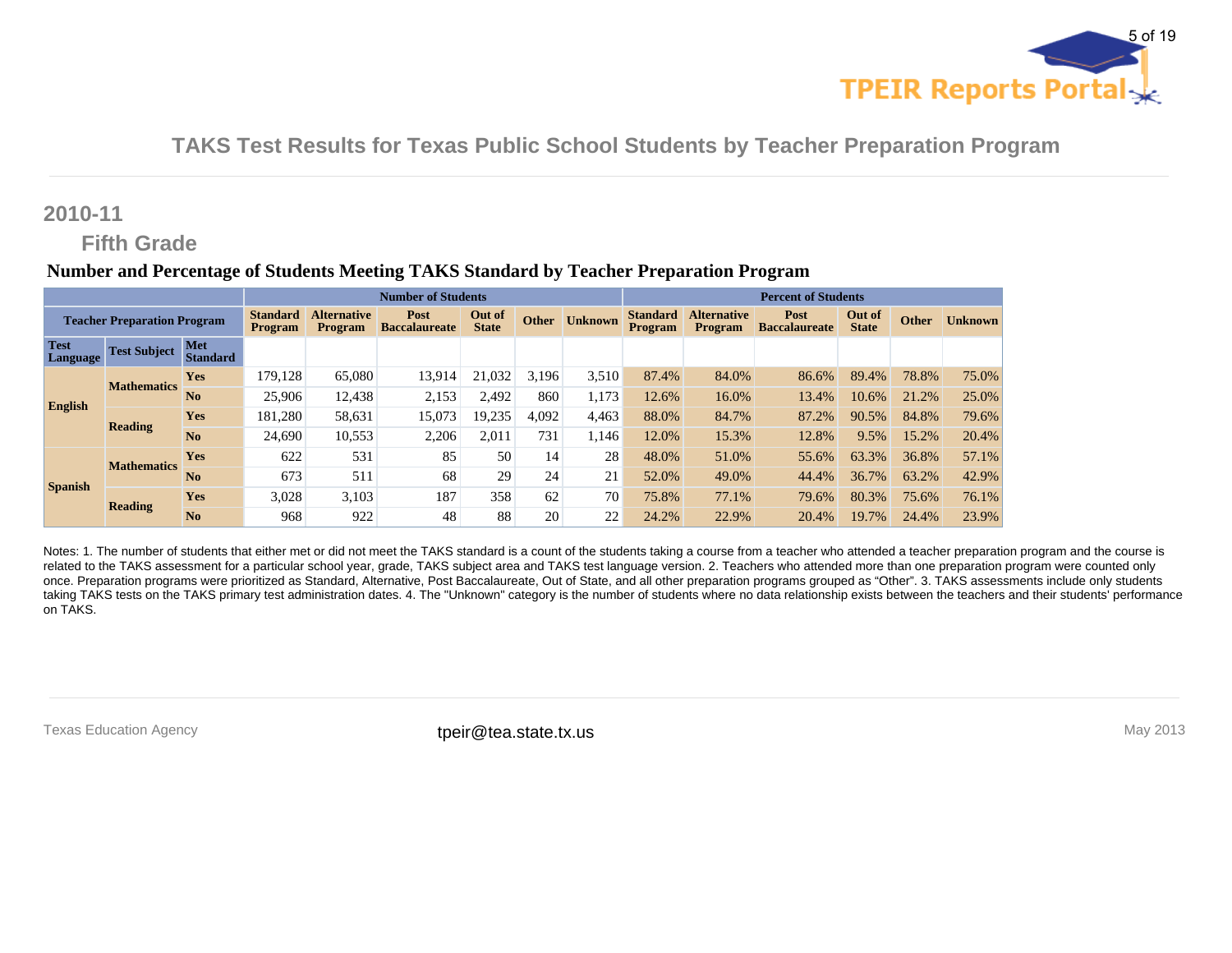

# **2010-11**

# **Fifth Grade**

### **Percentage of Students Meeting TAKS Standard by Teacher Preparation Program**



### **Number of Students by Teacher Preparation Program**

|                                                        |                                   | <b>Number of Students</b>            |                              |                        |  |                      |  |  |  |  |  |  |
|--------------------------------------------------------|-----------------------------------|--------------------------------------|------------------------------|------------------------|--|----------------------|--|--|--|--|--|--|
| <b>Teacher</b><br><b>Preparation</b><br><b>Program</b> | <b>Standard</b><br><b>Program</b> | <b>Alternative</b><br><b>Program</b> | Post<br><b>Baccalaureate</b> | Out of<br><b>State</b> |  | <b>Other Unknown</b> |  |  |  |  |  |  |
| <b>Test Subject</b>                                    |                                   |                                      |                              |                        |  |                      |  |  |  |  |  |  |
| <b>Mathematics</b>                                     | 206,329                           | 78,560                               |                              | 16,220 23,603 4,094    |  | 4,732                |  |  |  |  |  |  |
| <b>Reading</b>                                         | 209,966                           | 73,209                               |                              | 17,514 21,692 4,905    |  | 5,701                |  |  |  |  |  |  |

### **Number of Teachers by Teacher Preparation Program**

|                                                        |                                   | <b>Number of Teachers</b>            |                                     |                           |              |  |  |  |  |  |  |  |
|--------------------------------------------------------|-----------------------------------|--------------------------------------|-------------------------------------|---------------------------|--------------|--|--|--|--|--|--|--|
| <b>Teacher</b><br><b>Preparation</b><br><b>Program</b> | <b>Standard</b><br><b>Program</b> | <b>Alternative</b><br><b>Program</b> | <b>Post</b><br><b>Baccalaureate</b> | Out<br>of<br><b>State</b> | <b>Other</b> |  |  |  |  |  |  |  |
| <b>Test Subject</b>                                    |                                   |                                      |                                     |                           |              |  |  |  |  |  |  |  |
| <b>Mathematics</b>                                     | 6,070                             | 2,495                                | 497                                 | 674                       | 151          |  |  |  |  |  |  |  |
| <b>Reading</b>                                         | 6,666                             | 2,580                                | 543                                 | 693                       | 182          |  |  |  |  |  |  |  |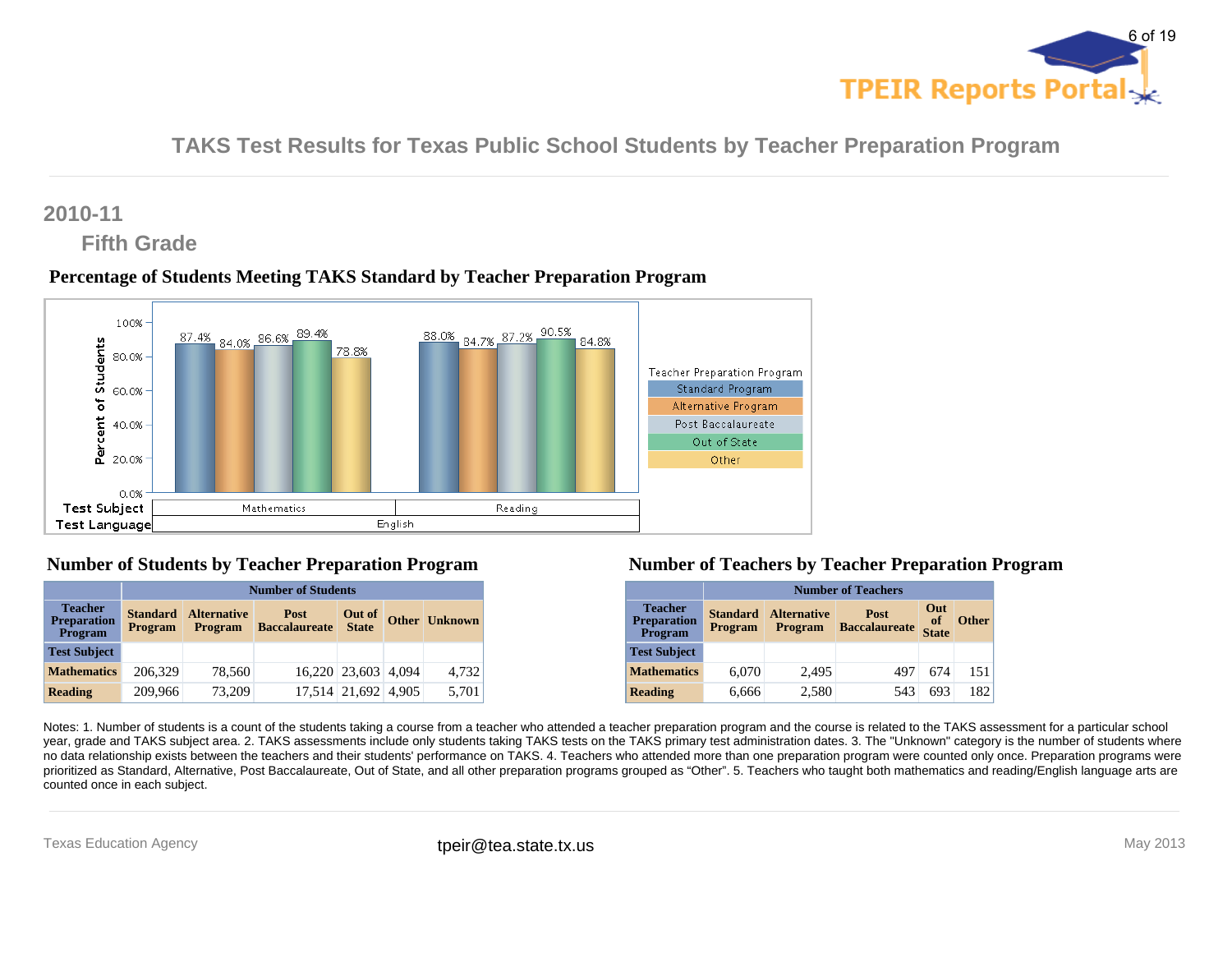

### **2010-11**

# **Sixth Grade**

#### **Number and Percentage of Students Meeting TAKS Standard by Teacher Preparation Program**

| <b>Number of Students</b>          |                     |                               |                                   |                                      |                              |                        |       | <b>Percent of Students</b> |                                   |                               |                              |                        |              |                |
|------------------------------------|---------------------|-------------------------------|-----------------------------------|--------------------------------------|------------------------------|------------------------|-------|----------------------------|-----------------------------------|-------------------------------|------------------------------|------------------------|--------------|----------------|
| <b>Teacher Preparation Program</b> |                     |                               | <b>Standard</b><br><b>Program</b> | <b>Alternative</b><br><b>Program</b> | Post<br><b>Baccalaureate</b> | Out of<br><b>State</b> | Other | <b>Unknown</b>             | <b>Standard</b><br><b>Program</b> | <b>Alternative</b><br>Program | Post<br><b>Baccalaureate</b> | Out of<br><b>State</b> | <b>Other</b> | <b>Unknown</b> |
| <b>Test</b><br>Language            | <b>Test Subject</b> | <b>Met</b><br><b>Standard</b> |                                   |                                      |                              |                        |       |                            |                                   |                               |                              |                        |              |                |
|                                    | <b>Mathematics</b>  | <b>Yes</b>                    | 150.855                           | 75.171                               | 13,673                       | 14.884                 | 4,497 | 9.445                      | 84.3%                             | 81.5%                         | 82.6%                        | 86.3%                  | 80.7%        | 86.0%          |
| English                            |                     | N <sub>0</sub>                | 28,077                            | 17.111                               | 2,890                        | 2.357                  | .078  | 1,537                      | 15.7%                             | 18.5%                         | 17.4%                        | 13.7%                  | 19.3%        | 14.0%          |
|                                    |                     | <b>Yes</b>                    | 166,816                           | 67.646                               | 15,244                       | 14,336                 | 4.098 | 4,396                      | 85.5%                             | 83.2%                         | 84.4%                        | 87.1%                  | 83.7%        | 74.0%          |
|                                    | <b>Reading</b>      | N <sub>0</sub>                | 28,183                            | 13,695                               | 2,821                        | 2,115                  | 799   | .542                       | 14.5%                             | 16.8%                         | 15.6%                        | 12.9%                  | 16.3%        | 26.0%          |

Notes: 1. The number of students that either met or did not meet the TAKS standard is a count of the students taking a course from a teacher who attended a teacher preparation program and the course is related to the TAKS assessment for a particular school year, grade, TAKS subject area and TAKS test language version. 2. Teachers who attended more than one preparation program were counted only once. Preparation programs were prioritized as Standard, Alternative, Post Baccalaureate, Out of State, and all other preparation programs grouped as "Other". 3. TAKS assessments include only students taking TAKS tests on the TAKS primary test administration dates. 4. The "Unknown" category is the number of students where no data relationship exists between the teachers and their students' performance on TAKS.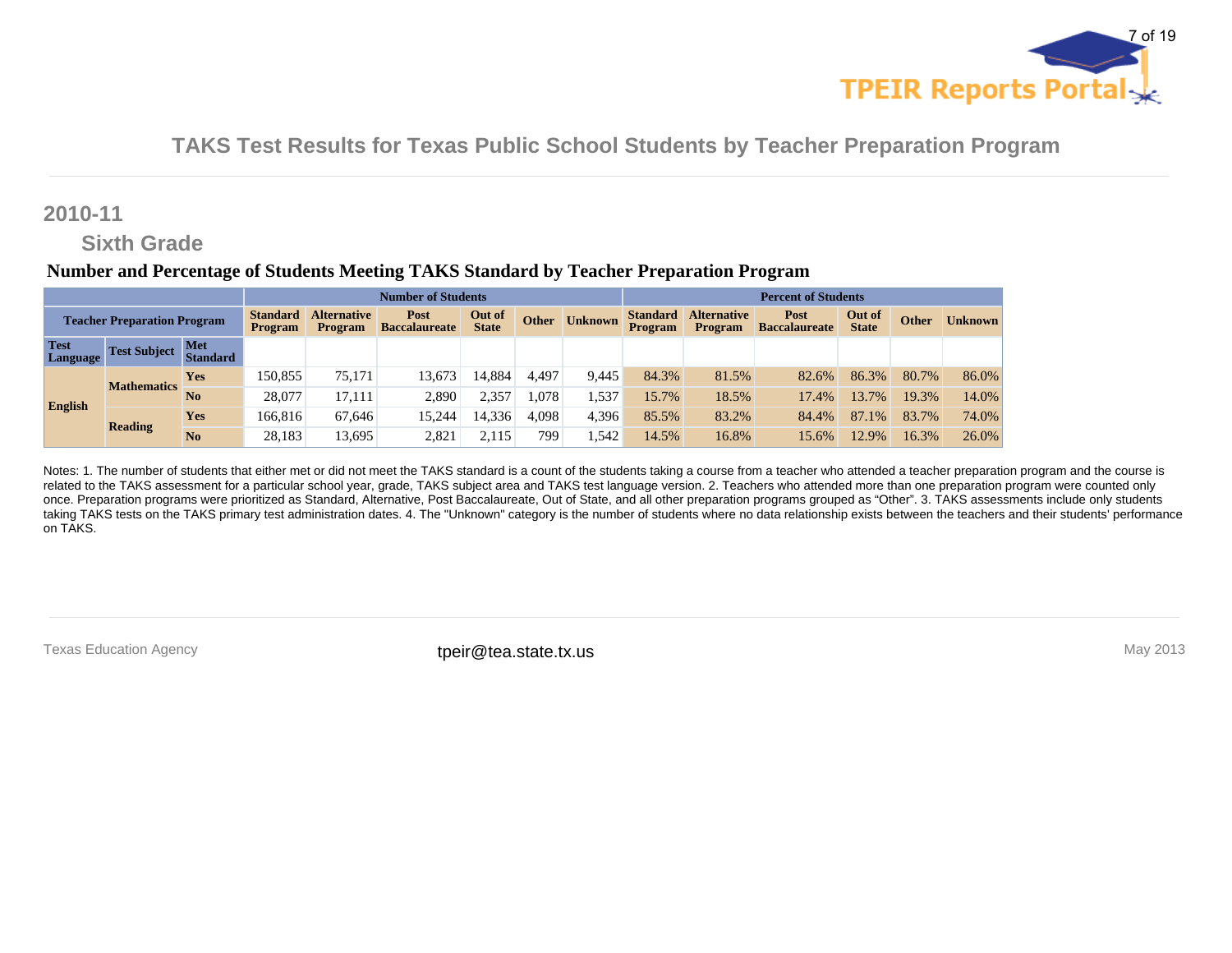

# **2010-11**

### **Sixth Grade**

### **Percentage of Students Meeting TAKS Standard by Teacher Preparation Program**



### **Number of Students by Teacher Preparation Program**

|                                                        |                                   | <b>Number of Students</b>            |                              |                        |  |                      |  |  |  |  |  |  |
|--------------------------------------------------------|-----------------------------------|--------------------------------------|------------------------------|------------------------|--|----------------------|--|--|--|--|--|--|
| <b>Teacher</b><br><b>Preparation</b><br><b>Program</b> | <b>Standard</b><br><b>Program</b> | <b>Alternative</b><br><b>Program</b> | Post<br><b>Baccalaureate</b> | Out of<br><b>State</b> |  | <b>Other Unknown</b> |  |  |  |  |  |  |
| <b>Test Subject</b>                                    |                                   |                                      |                              |                        |  |                      |  |  |  |  |  |  |
| <b>Mathematics</b>                                     | 178.932                           | 92,282                               |                              | 16,563 17,241 5,575    |  | 10,982               |  |  |  |  |  |  |
| <b>Reading</b>                                         | 194.999                           | 81.341                               |                              | 18,065 16,451 4,897    |  | 5,938                |  |  |  |  |  |  |

#### **Number of Teachers by Teacher Preparation Program**

|                                                 |                                   | <b>Number of Teachers</b>            |                                     |                           |              |  |  |  |  |  |  |  |
|-------------------------------------------------|-----------------------------------|--------------------------------------|-------------------------------------|---------------------------|--------------|--|--|--|--|--|--|--|
| <b>Teacher</b><br><b>Preparation</b><br>Program | <b>Standard</b><br><b>Program</b> | <b>Alternative</b><br><b>Program</b> | <b>Post</b><br><b>Baccalaureate</b> | Out<br>of<br><b>State</b> | <b>Other</b> |  |  |  |  |  |  |  |
| <b>Test Subject</b>                             |                                   |                                      |                                     |                           |              |  |  |  |  |  |  |  |
| <b>Mathematics</b>                              | 3,166                             | 1,702                                | 313                                 | 289                       | 138          |  |  |  |  |  |  |  |
| <b>Reading</b>                                  | 4,185                             | 1,824                                | 411                                 | 378                       | 133          |  |  |  |  |  |  |  |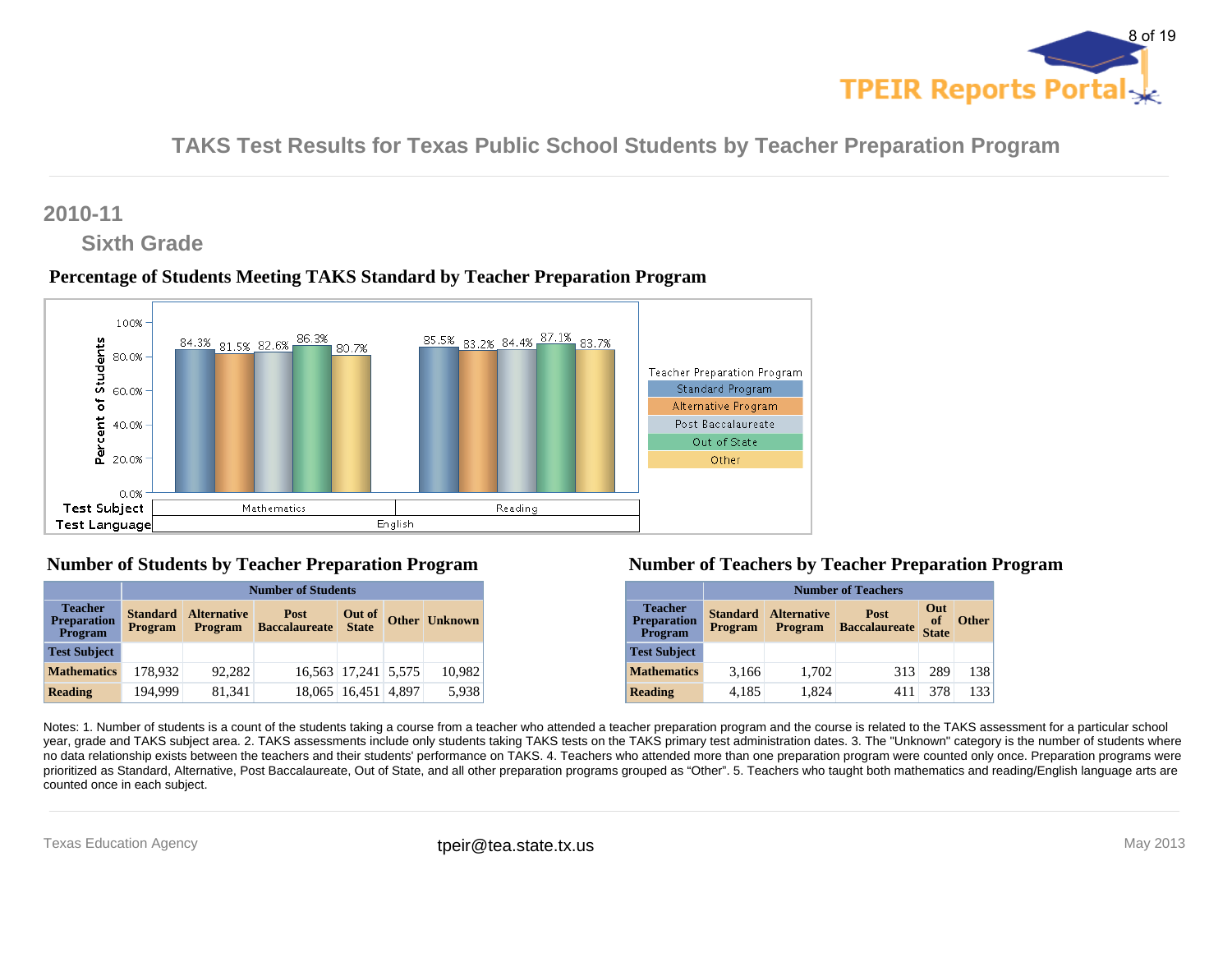

### **2010-11**

### **Seventh Grade**

#### **Number and Percentage of Students Meeting TAKS Standard by Teacher Preparation Program**

|                                    | <b>Number of Students</b> |                               |                                   |                                      |                              |                        |              |                |                                   | <b>Percent of Students</b>           |                              |                        |       |                |
|------------------------------------|---------------------------|-------------------------------|-----------------------------------|--------------------------------------|------------------------------|------------------------|--------------|----------------|-----------------------------------|--------------------------------------|------------------------------|------------------------|-------|----------------|
| <b>Teacher Preparation Program</b> |                           |                               | <b>Standard</b><br><b>Program</b> | <b>Alternative</b><br><b>Program</b> | Post<br><b>Baccalaureate</b> | Out of<br><b>State</b> | <b>Other</b> | <b>Unknown</b> | <b>Standard</b><br><b>Program</b> | <b>Alternative</b><br><b>Program</b> | Post<br><b>Baccalaureate</b> | Out of<br><b>State</b> | Other | <b>Unknown</b> |
| <b>Test</b><br><b>Language</b>     | <b>Test Subject</b>       | <b>Met</b><br><b>Standard</b> |                                   |                                      |                              |                        |              |                |                                   |                                      |                              |                        |       |                |
|                                    | <b>Mathematics</b>        | <b>Yes</b>                    | 127.457                           | 80.073                               | 15,176                       | 12.704                 | 3,785        | 20,026         | 82.3%                             | 78.6%                                | 82.3%                        | 82.5%                  | 78.0% | 91.5%          |
|                                    |                           | No                            | 27.453                            | 21.807                               | 3,254                        | 2.693                  | .070         | .865           | 17.7%                             | 21.4%                                | 17.7%                        | 17.5%                  | 22.0% | 8.5%           |
| English                            | <b>Reading</b>            | <b>Yes</b>                    | 151.603                           | 75,859                               | 22,891                       | 16,578                 | 3,885        | 3.742          | 87.4%                             | 84.6%                                | 87.4%                        | 88.8%                  | 86.7% | 71.8%          |
|                                    |                           | No                            | 21,836                            | 13,838                               | 3,292                        | 2.084                  | 597          | . 473          | 12.6%                             | 15.4%                                | 12.6%                        | .2%                    | 13.3% | 28.2%          |

Notes: 1. The number of students that either met or did not meet the TAKS standard is a count of the students taking a course from a teacher who attended a teacher preparation program and the course is related to the TAKS assessment for a particular school year, grade, TAKS subject area and TAKS test language version. 2. Teachers who attended more than one preparation program were counted only once. Preparation programs were prioritized as Standard, Alternative, Post Baccalaureate, Out of State, and all other preparation programs grouped as "Other". 3. TAKS assessments include only students taking TAKS tests on the TAKS primary test administration dates. 4. The "Unknown" category is the number of students where no data relationship exists between the teachers and their students' performance on TAKS.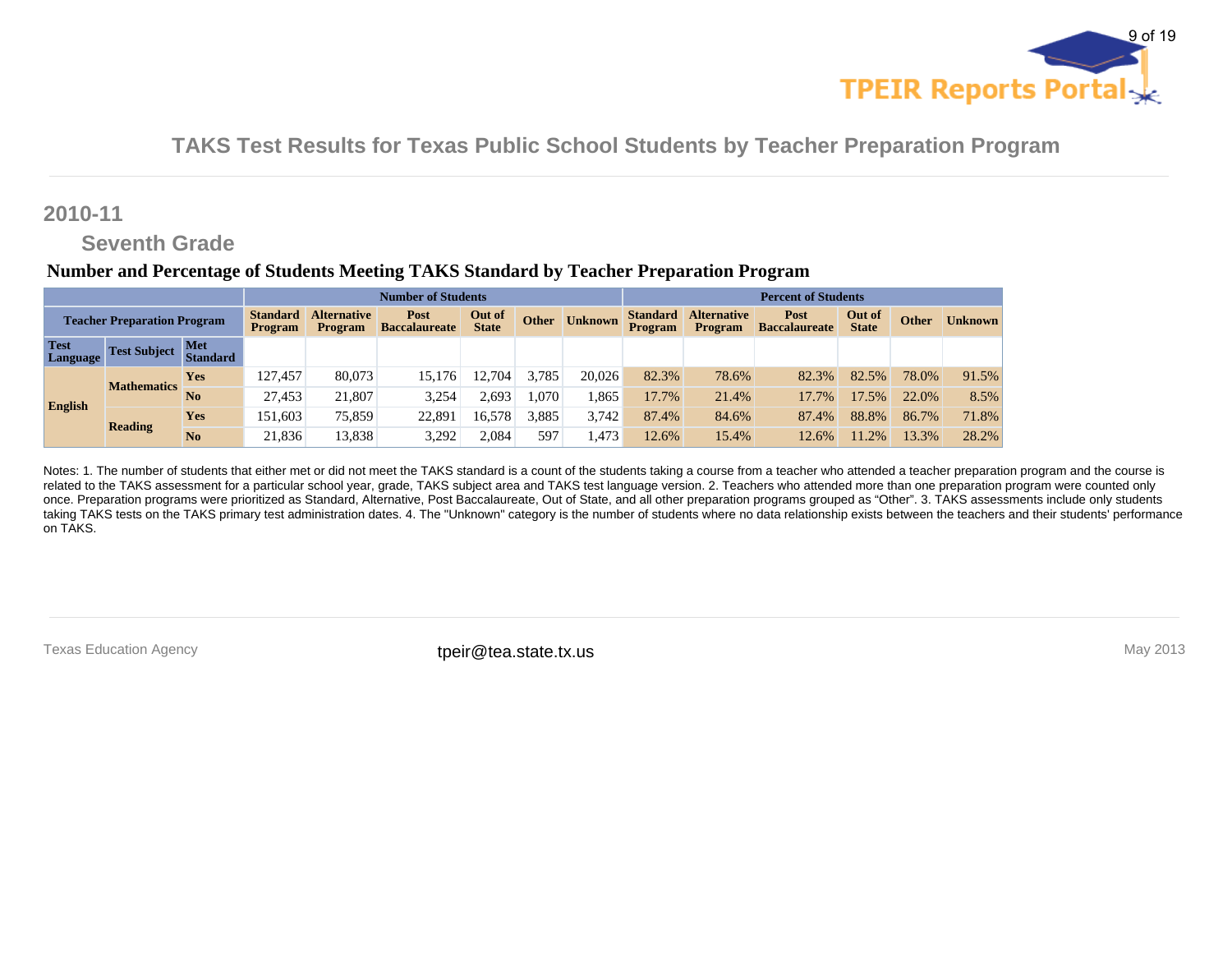

### **2010-11**

# **Seventh Grade**

### **Percentage of Students Meeting TAKS Standard by Teacher Preparation Program**



### **Number of Students by Teacher Preparation Program**

|                                                        | <b>Number of Students</b>         |                                      |                                     |                        |  |                      |  |  |  |  |  |
|--------------------------------------------------------|-----------------------------------|--------------------------------------|-------------------------------------|------------------------|--|----------------------|--|--|--|--|--|
| <b>Teacher</b><br><b>Preparation</b><br><b>Program</b> | <b>Standard</b><br><b>Program</b> | <b>Alternative</b><br><b>Program</b> | <b>Post</b><br><b>Baccalaureate</b> | Out of<br><b>State</b> |  | <b>Other Unknown</b> |  |  |  |  |  |
| <b>Test Subject</b>                                    |                                   |                                      |                                     |                        |  |                      |  |  |  |  |  |
| <b>Mathematics</b>                                     | 154.910                           | 101,880                              |                                     | 18,430 15,397 4,855    |  | 21,891               |  |  |  |  |  |
| <b>Reading</b>                                         | 173,439                           | 89,697                               |                                     | 26,183 18,662 4,482    |  | 5,215                |  |  |  |  |  |

### **Number of Teachers by Teacher Preparation Program**

|                                                        |                            | <b>Number of Teachers</b>                                                                                         |     |     |     |  |  |  |  |  |  |  |
|--------------------------------------------------------|----------------------------|-------------------------------------------------------------------------------------------------------------------|-----|-----|-----|--|--|--|--|--|--|--|
| <b>Teacher</b><br><b>Preparation</b><br><b>Program</b> | <b>Standard</b><br>Program | Out<br><b>Alternative</b><br>Post<br>of<br><b>Other</b><br><b>Baccalaureate</b><br><b>Program</b><br><b>State</b> |     |     |     |  |  |  |  |  |  |  |
| <b>Test Subject</b>                                    |                            |                                                                                                                   |     |     |     |  |  |  |  |  |  |  |
| <b>Mathematics</b>                                     | 2,552                      | 1,690                                                                                                             | 305 | 228 | 132 |  |  |  |  |  |  |  |
| <b>Reading</b>                                         | 3,576                      | 1,755                                                                                                             | 495 | 356 | 119 |  |  |  |  |  |  |  |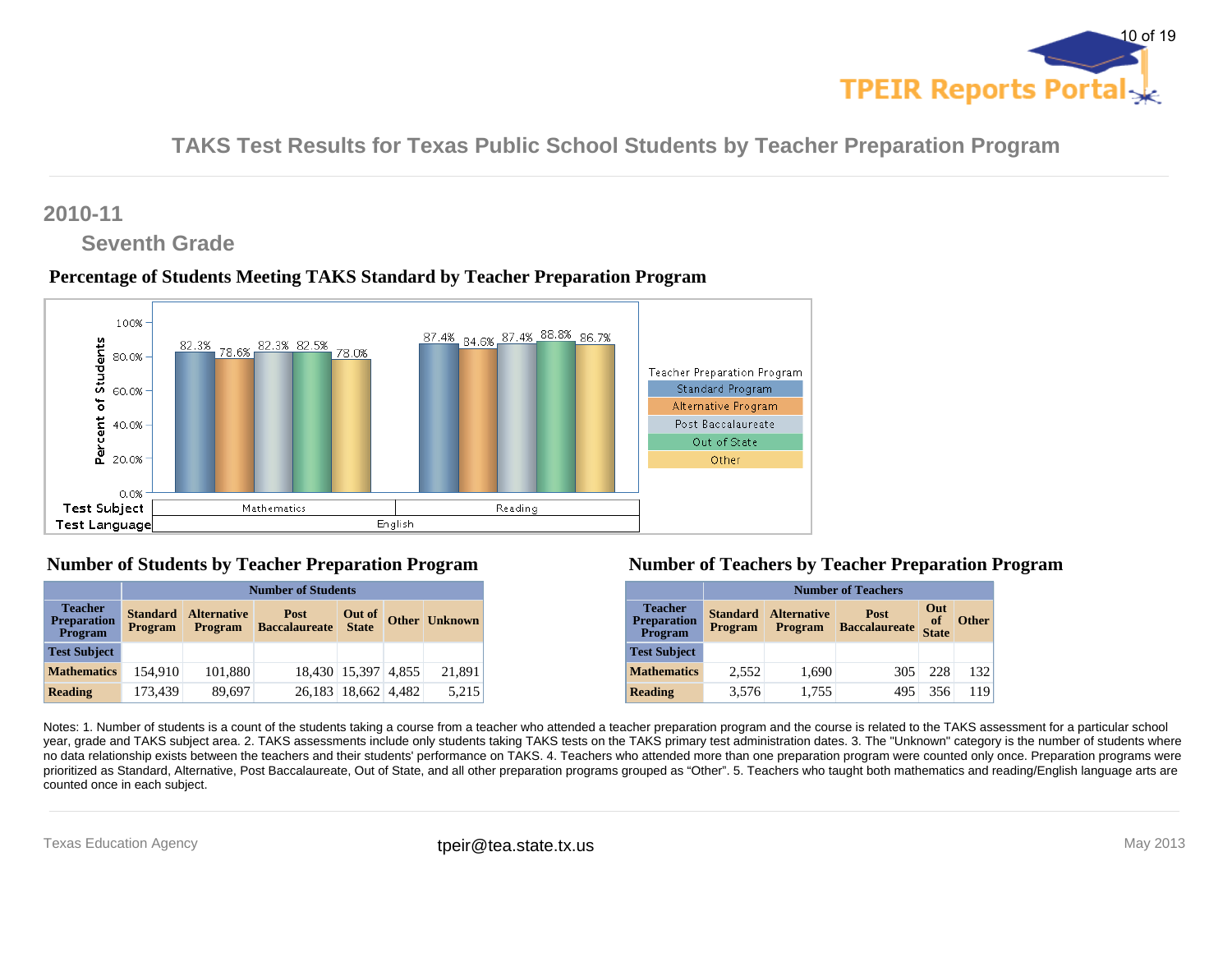

### **2010-11**

### **Eighth Grade**

#### **Number and Percentage of Students Meeting TAKS Standard by Teacher Preparation Program**

|                                    | <b>Number of Students</b> |                               |                                   |                                      |                              |                        |       |                |                            | <b>Percent of Students</b>           |                              |                        |              |                |
|------------------------------------|---------------------------|-------------------------------|-----------------------------------|--------------------------------------|------------------------------|------------------------|-------|----------------|----------------------------|--------------------------------------|------------------------------|------------------------|--------------|----------------|
| <b>Teacher Preparation Program</b> |                           |                               | <b>Standard</b><br><b>Program</b> | <b>Alternative</b><br><b>Program</b> | Post<br><b>Baccalaureate</b> | Out of<br><b>State</b> | Other | <b>Unknown</b> | <b>Standard</b><br>Program | <b>Alternative</b><br><b>Program</b> | Post<br><b>Baccalaureate</b> | Out of<br><b>State</b> | <b>Other</b> | <b>Unknown</b> |
| <b>Test</b><br><b>Language</b>     | <b>Test Subject</b>       | <b>Met</b><br><b>Standard</b> |                                   |                                      |                              |                        |       |                |                            |                                      |                              |                        |              |                |
|                                    | <b>Mathematics</b>        | <b>Yes</b>                    | 92,044                            | 55,102                               | 11.367                       | 9.917                  | 3.078 | 83.494         | 76.7%                      | 73.2%                                | 74.2%                        | 75.8%                  | 72.9%        | 96.3%          |
|                                    |                           | No                            | 27.917                            | 20.171                               | 3,957                        | 3.161                  | .144  | 3.176          | 23.3%                      | 26.8%                                | 25.8%                        | 24.2%                  | 27.1%        | 3.7%           |
| English                            | <b>Reading</b>            | <b>Yes</b>                    | 159.123                           | 71.469                               | 25,409                       | 13.600                 | 5,077 | 8,751          | 90.2%                      | 88.4%                                | 90.8%                        | 91.2%                  | 91.1%        | 87.7%          |
|                                    |                           | No                            | 17,356                            | 9,374                                | 2,583                        | .305                   | 494   | 1,229          | 9.8%                       | 11.6%                                | 9.2%                         | 8.8%                   | 8.9%         | 12.3%          |

Notes: 1. The number of students that either met or did not meet the TAKS standard is a count of the students taking a course from a teacher who attended a teacher preparation program and the course is related to the TAKS assessment for a particular school year, grade, TAKS subject area and TAKS test language version. 2. Teachers who attended more than one preparation program were counted only once. Preparation programs were prioritized as Standard, Alternative, Post Baccalaureate, Out of State, and all other preparation programs grouped as "Other". 3. TAKS assessments include only students taking TAKS tests on the TAKS primary test administration dates. 4. The "Unknown" category is the number of students where no data relationship exists between the teachers and their students' performance on TAKS.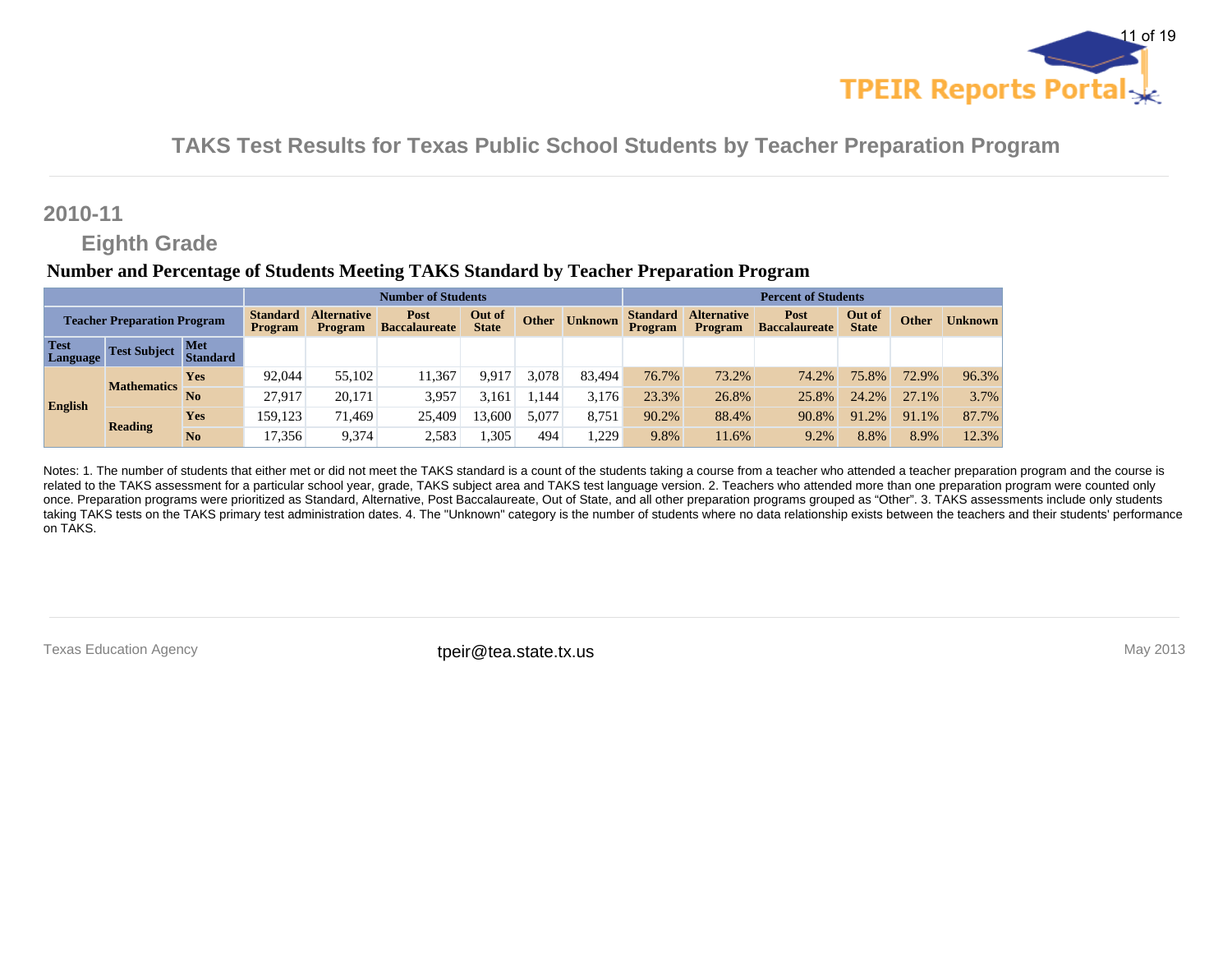

# **2010-11**

# **Eighth Grade**

### **Percentage of Students Meeting TAKS Standard by Teacher Preparation Program**



### **Number of Students by Teacher Preparation Program**

|                                                        | <b>Number of Students</b>         |                                      |                                     |                        |  |                      |  |  |  |  |  |
|--------------------------------------------------------|-----------------------------------|--------------------------------------|-------------------------------------|------------------------|--|----------------------|--|--|--|--|--|
| <b>Teacher</b><br><b>Preparation</b><br><b>Program</b> | <b>Standard</b><br><b>Program</b> | <b>Alternative</b><br><b>Program</b> | <b>Post</b><br><b>Baccalaureate</b> | Out of<br><b>State</b> |  | <b>Other Unknown</b> |  |  |  |  |  |
| <b>Test Subject</b>                                    |                                   |                                      |                                     |                        |  |                      |  |  |  |  |  |
| <b>Mathematics</b>                                     | 119.961                           | 75,273                               |                                     | 15,324 13,078 4,222    |  | 86,670               |  |  |  |  |  |
| <b>Reading</b>                                         | 176,479                           | 80,843                               |                                     | 27,992 14,905 5,571    |  | 9,980                |  |  |  |  |  |

### **Number of Teachers by Teacher Preparation Program**

|                                                        |                                   | <b>Number of Teachers</b>                                                                                                |     |     |     |  |  |  |  |  |  |  |
|--------------------------------------------------------|-----------------------------------|--------------------------------------------------------------------------------------------------------------------------|-----|-----|-----|--|--|--|--|--|--|--|
| <b>Teacher</b><br><b>Preparation</b><br><b>Program</b> | <b>Standard</b><br><b>Program</b> | Out<br><b>Alternative</b><br><b>Post</b><br>of<br><b>Other</b><br><b>Baccalaureate</b><br><b>Program</b><br><b>State</b> |     |     |     |  |  |  |  |  |  |  |
| <b>Test Subject</b>                                    |                                   |                                                                                                                          |     |     |     |  |  |  |  |  |  |  |
| <b>Mathematics</b>                                     | 2,354                             | 1,473                                                                                                                    | 330 | 241 | 128 |  |  |  |  |  |  |  |
| <b>Reading</b>                                         | 3,381                             | 1,598                                                                                                                    | 490 | 279 | 126 |  |  |  |  |  |  |  |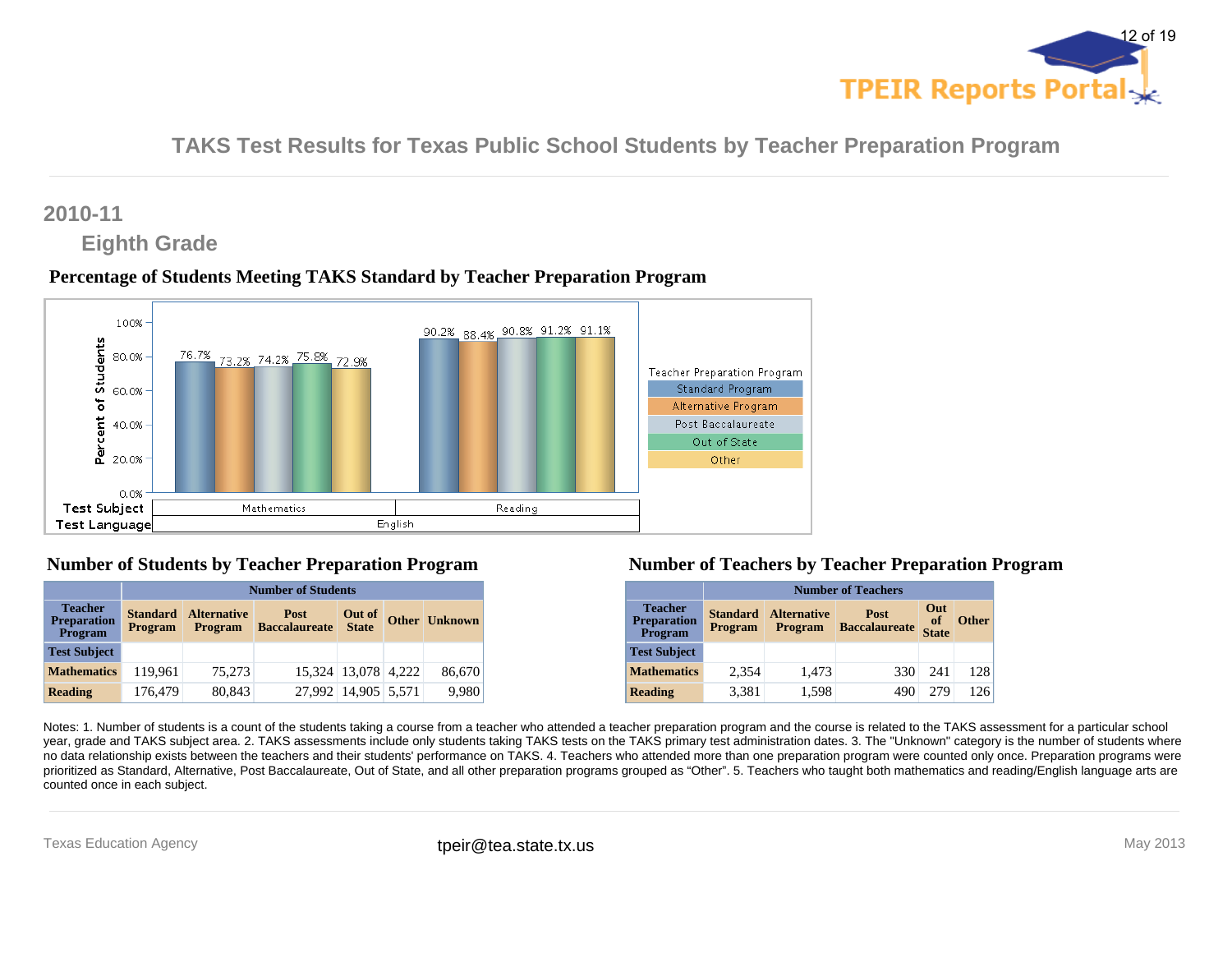

### **2010-11**

# **Ninth Grade**

#### **Number and Percentage of Students Meeting TAKS Standard by Teacher Preparation Program**

|                                    | <b>Number of Students</b> |                               |                                   |                                      |                              |                        |              |                |                                   | <b>Percent of Students</b>           |                              |                        |              |                |
|------------------------------------|---------------------------|-------------------------------|-----------------------------------|--------------------------------------|------------------------------|------------------------|--------------|----------------|-----------------------------------|--------------------------------------|------------------------------|------------------------|--------------|----------------|
| <b>Teacher Preparation Program</b> |                           |                               | <b>Standard</b><br><b>Program</b> | <b>Alternative</b><br><b>Program</b> | Post<br><b>Baccalaureate</b> | Out of<br><b>State</b> | <b>Other</b> | <b>Unknown</b> | <b>Standard</b><br><b>Program</b> | <b>Alternative</b><br><b>Program</b> | Post<br><b>Baccalaureate</b> | Out of<br><b>State</b> | <b>Other</b> | <b>Unknown</b> |
| <b>Test</b><br>Language            | <b>Test Subject</b>       | <b>Met</b><br><b>Standard</b> |                                   |                                      |                              |                        |              |                |                                   |                                      |                              |                        |              |                |
|                                    | <b>Mathematics</b>        | <b>Yes</b>                    | 74.364                            | 49.805                               | 14,429                       | 10.62'                 | 3.682        | 80,997         | 67.1%                             | 62.7%                                | 65.9%                        | 67.4%                  | 61.0%        | 90.9%          |
|                                    |                           | N <sub>0</sub>                | 36,521                            | 29.654                               | 7,456                        | 5.144                  | 2,355        | 8,097          | 32.9%                             | 37.3%                                | 34.1%                        | 32.6%                  | 39.0%        | 9.1%           |
| English                            | <b>Reading</b>            | <b>Yes</b>                    | 144.532                           | 78.568                               | 34,283                       | 16.70                  | 3,621        | 15.940         | 91.7%                             | 88.6%                                | 90.3%                        | 91.4%                  | 88.5%        | 73.3%          |
|                                    |                           | N <sub>0</sub>                | 13,041                            | 10.092                               | 3,667                        | .576                   | 470          | 5.809          | 8.3%                              | 11.4%                                | 9.7%                         | 8.6%                   | 11.5%        | 26.7%          |

Notes: 1. The number of students that either met or did not meet the TAKS standard is a count of the students taking a course from a teacher who attended a teacher preparation program and the course is related to the TAKS assessment for a particular school year, grade, TAKS subject area and TAKS test language version. 2. Teachers who attended more than one preparation program were counted only once. Preparation programs were prioritized as Standard, Alternative, Post Baccalaureate, Out of State, and all other preparation programs grouped as "Other". 3. TAKS assessments include only students taking TAKS tests on the TAKS primary test administration dates. 4. The "Unknown" category is the number of students where no data relationship exists between the teachers and their students' performance on TAKS.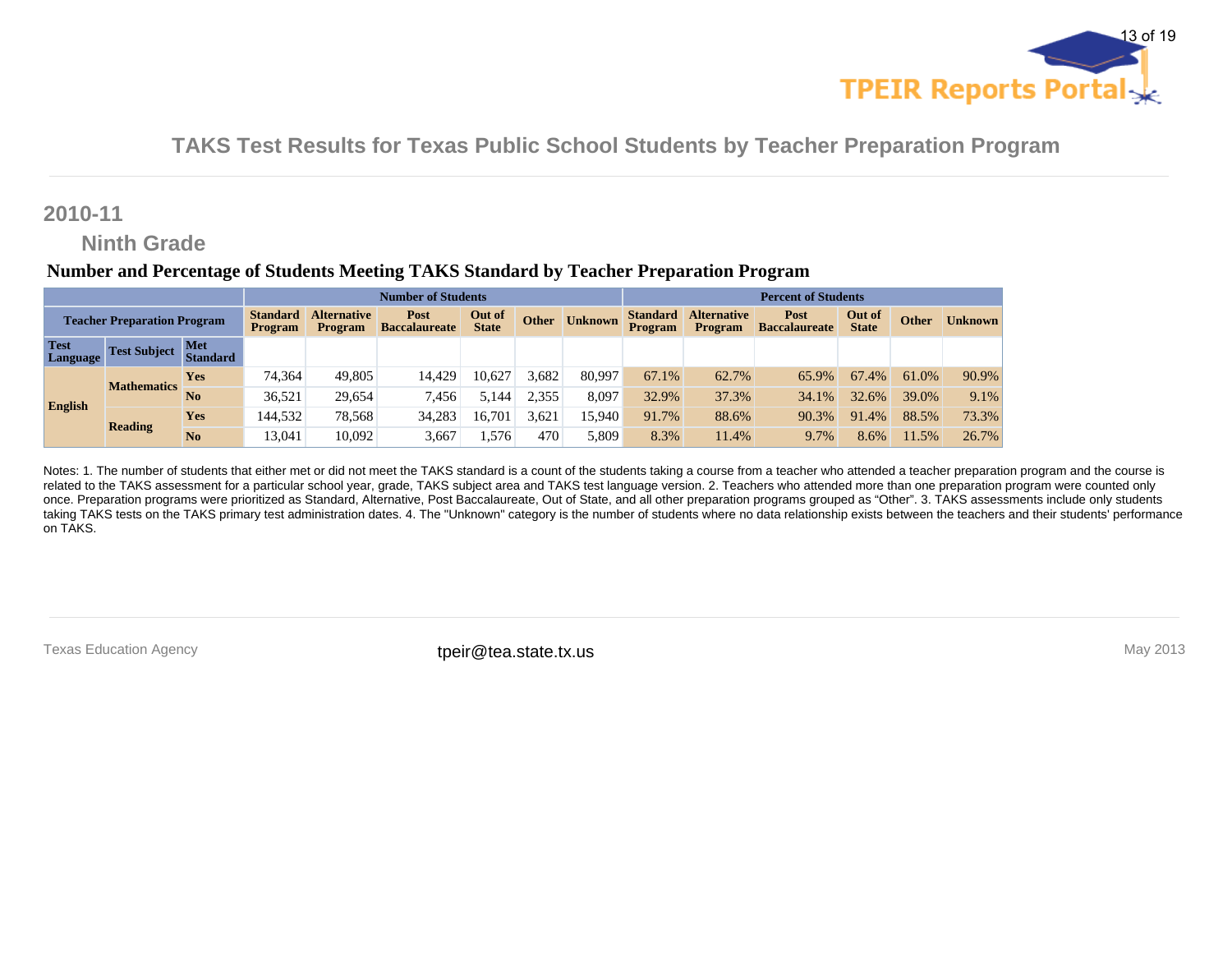

# **2010-11**

# **Ninth Grade**

### **Percentage of Students Meeting TAKS Standard by Teacher Preparation Program**



### **Number of Students by Teacher Preparation Program**

|                                                        | <b>Number of Students</b>         |                                      |                                     |                        |       |                      |  |  |  |  |  |
|--------------------------------------------------------|-----------------------------------|--------------------------------------|-------------------------------------|------------------------|-------|----------------------|--|--|--|--|--|
| <b>Teacher</b><br><b>Preparation</b><br><b>Program</b> | <b>Standard</b><br><b>Program</b> | <b>Alternative</b><br><b>Program</b> | <b>Post</b><br><b>Baccalaureate</b> | Out of<br><b>State</b> |       | <b>Other Unknown</b> |  |  |  |  |  |
| <b>Test Subject</b>                                    |                                   |                                      |                                     |                        |       |                      |  |  |  |  |  |
| <b>Mathematics</b>                                     | 110,885                           | 79,459                               | 21,885 15,771 6,037                 |                        |       | 89,094               |  |  |  |  |  |
| <b>Reading</b>                                         | 157,573                           | 88,660                               |                                     | 37.950 18.277          | 4.091 | 21.749               |  |  |  |  |  |

#### **Number of Teachers by Teacher Preparation Program**

|                                                        |                                   | <b>Number of Teachers</b>                                                                                                |     |     |     |  |  |  |  |  |  |  |
|--------------------------------------------------------|-----------------------------------|--------------------------------------------------------------------------------------------------------------------------|-----|-----|-----|--|--|--|--|--|--|--|
| <b>Teacher</b><br><b>Preparation</b><br><b>Program</b> | <b>Standard</b><br><b>Program</b> | Out<br><b>Alternative</b><br><b>Post</b><br>of<br><b>Other</b><br><b>Baccalaureate</b><br><b>Program</b><br><b>State</b> |     |     |     |  |  |  |  |  |  |  |
| <b>Test Subject</b>                                    |                                   |                                                                                                                          |     |     |     |  |  |  |  |  |  |  |
| <b>Mathematics</b>                                     | 2,325                             | 1,529                                                                                                                    | 465 | 300 | 187 |  |  |  |  |  |  |  |
| <b>Reading</b>                                         | 2,519                             | 1,368                                                                                                                    | 567 | 251 | 110 |  |  |  |  |  |  |  |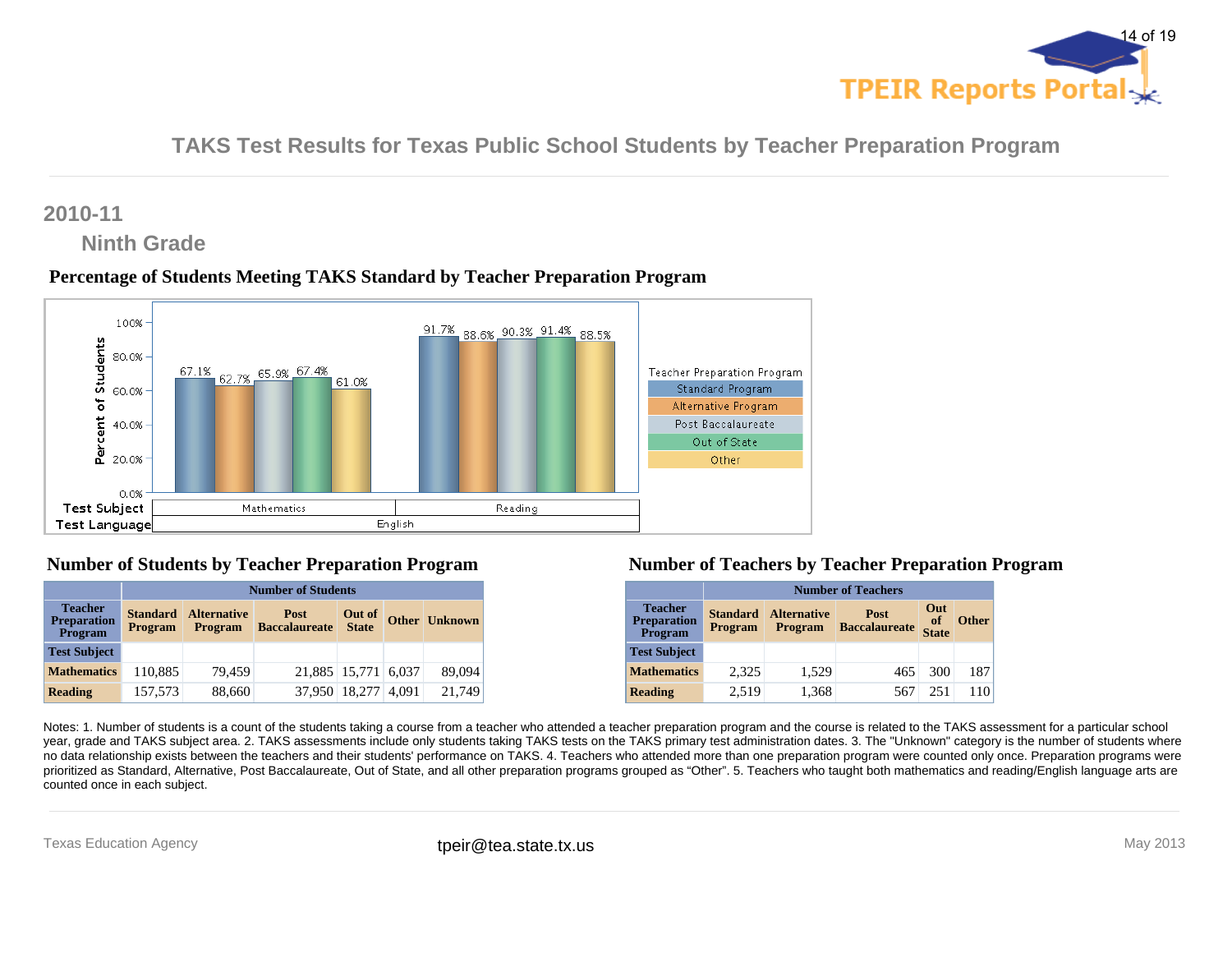

### **2010-11**

# **Tenth Grade**

#### **Number and Percentage of Students Meeting TAKS Standard by Teacher Preparation Program**

|                                    |                         | <b>Number of Students</b> |                                   |                                      |                              |                        |              |                |                            | <b>Percent of Students</b>    |                              |                        |              |                |
|------------------------------------|-------------------------|---------------------------|-----------------------------------|--------------------------------------|------------------------------|------------------------|--------------|----------------|----------------------------|-------------------------------|------------------------------|------------------------|--------------|----------------|
| <b>Teacher Preparation Program</b> |                         |                           | <b>Standard</b><br><b>Program</b> | <b>Alternative</b><br><b>Program</b> | Post<br><b>Baccalaureate</b> | Out of<br><b>State</b> | <b>Other</b> | <b>Unknown</b> | <b>Standard</b><br>Program | <b>Alternative</b><br>Program | Post<br><b>Baccalaureate</b> | Out of<br><b>State</b> | <b>Other</b> | <b>Unknown</b> |
| <b>Test</b><br><b>Language</b>     | <b>Test Subject</b>     | Met<br><b>Standard</b>    |                                   |                                      |                              |                        |              |                |                            |                               |                              |                        |              |                |
|                                    | <b>Mathematics</b>      | <b>Yes</b>                | 71.239                            | 42,821                               | 13.968                       | 10.050                 | 2.797        | 78.341         | 71.8%                      | 67.7%                         | 68.8%                        | 72.7%                  | 62.8%        | 88.5%          |
|                                    |                         | No                        | 28,026                            | 20.464                               | 6,339                        | 3.776                  | .655         | 10.211         | 28.2%                      | 32.3%                         | 31.2%                        | 27.3%                  | 37.2%        | 11.5%          |
| <b>English</b>                     | English                 | <b>Yes</b>                | 144,130                           | 64.383                               | 31,049                       | 3.47                   | 3.664        | 13.107         | 92.7%                      | 90.7%                         | 92.7%                        | 93.4%                  | 90.5%        | 75.2%          |
|                                    | Language<br><b>Arts</b> | N <sub>0</sub>            | 11.337                            | 6,593                                | 2,439                        | 958                    | 384          | 4.326          | 7.3%                       | 9.3%                          | 7.3%                         | 6.6%                   | 9.5%         | 24.8%          |

Notes: 1. The number of students that either met or did not meet the TAKS standard is a count of the students taking a course from a teacher who attended a teacher preparation program and the course is related to the TAKS assessment for a particular school year, grade, TAKS subject area and TAKS test language version. 2. Teachers who attended more than one preparation program were counted only once. Preparation programs were prioritized as Standard, Alternative, Post Baccalaureate, Out of State, and all other preparation programs grouped as "Other". 3. TAKS assessments include only students taking TAKS tests on the TAKS primary test administration dates. 4. The "Unknown" category is the number of students where no data relationship exists between the teachers and their students' performance on TAKS.

Texas Education Agency **their@tea.state.tx.us** their **contained the intervals of the intervals** May 2013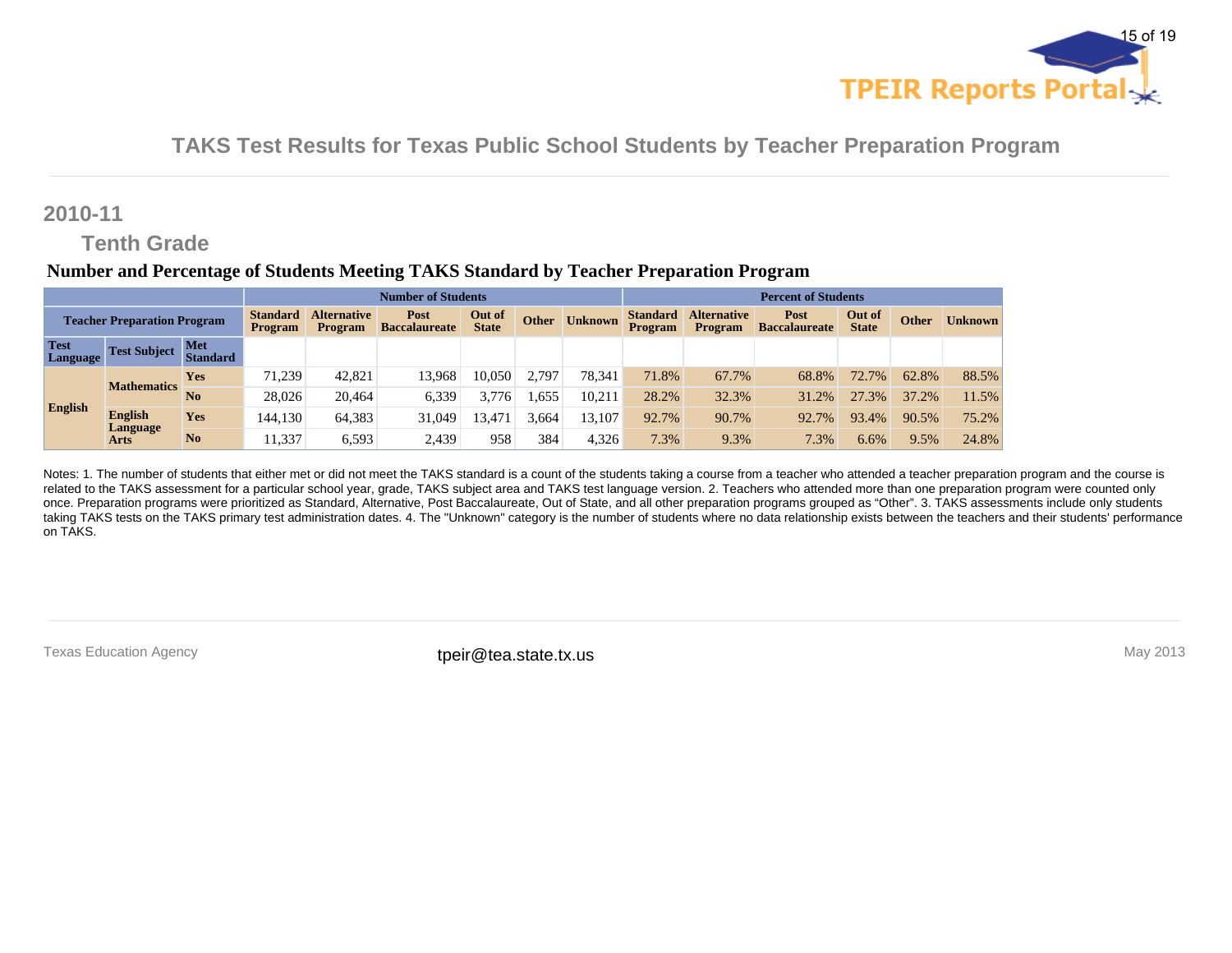

## **2010-11**

# **Tenth Grade**

### **Percentage of Students Meeting TAKS Standard by Teacher Preparation Program**



### **Number of Students by Teacher Preparation Program**

|                                                 | <b>Number of Students</b>         |                                      |                              |                        |       |                      |  |  |  |  |  |
|-------------------------------------------------|-----------------------------------|--------------------------------------|------------------------------|------------------------|-------|----------------------|--|--|--|--|--|
| <b>Teacher</b><br><b>Preparation</b><br>Program | <b>Standard</b><br><b>Program</b> | <b>Alternative</b><br><b>Program</b> | Post<br><b>Baccalaureate</b> | Out of<br><b>State</b> |       | <b>Other Unknown</b> |  |  |  |  |  |
| <b>Test Subject</b>                             |                                   |                                      |                              |                        |       |                      |  |  |  |  |  |
| <b>Mathematics</b>                              | 99.265                            | 63,285                               |                              | 20.307 13.826 4.452    |       | 88.552               |  |  |  |  |  |
| <b>English</b><br>Language<br><b>Arts</b>       | 155,467                           | 70,976                               | 33.488                       | 14.429                 | 4.048 | 17,433               |  |  |  |  |  |

#### **Number of Teachers by Teacher Preparation Program**

|                                                 | <b>Number of Teachers</b>  |                                      |                              |                           |              |  |  |  |  |  |  |
|-------------------------------------------------|----------------------------|--------------------------------------|------------------------------|---------------------------|--------------|--|--|--|--|--|--|
| <b>Teacher</b><br><b>Preparation</b><br>Program | Standard<br><b>Program</b> | <b>Alternative</b><br><b>Program</b> | Post<br><b>Baccalaureate</b> | Out<br>of<br><b>State</b> | <b>Other</b> |  |  |  |  |  |  |
| <b>Test Subject</b>                             |                            |                                      |                              |                           |              |  |  |  |  |  |  |
| <b>Mathematics</b>                              | 2,405                      | 1,435                                | 484                          | 298                       | 172          |  |  |  |  |  |  |
| <b>English</b><br>Language<br>Arts              | 2.644                      | 1.212                                | 550                          | 233                       | 114          |  |  |  |  |  |  |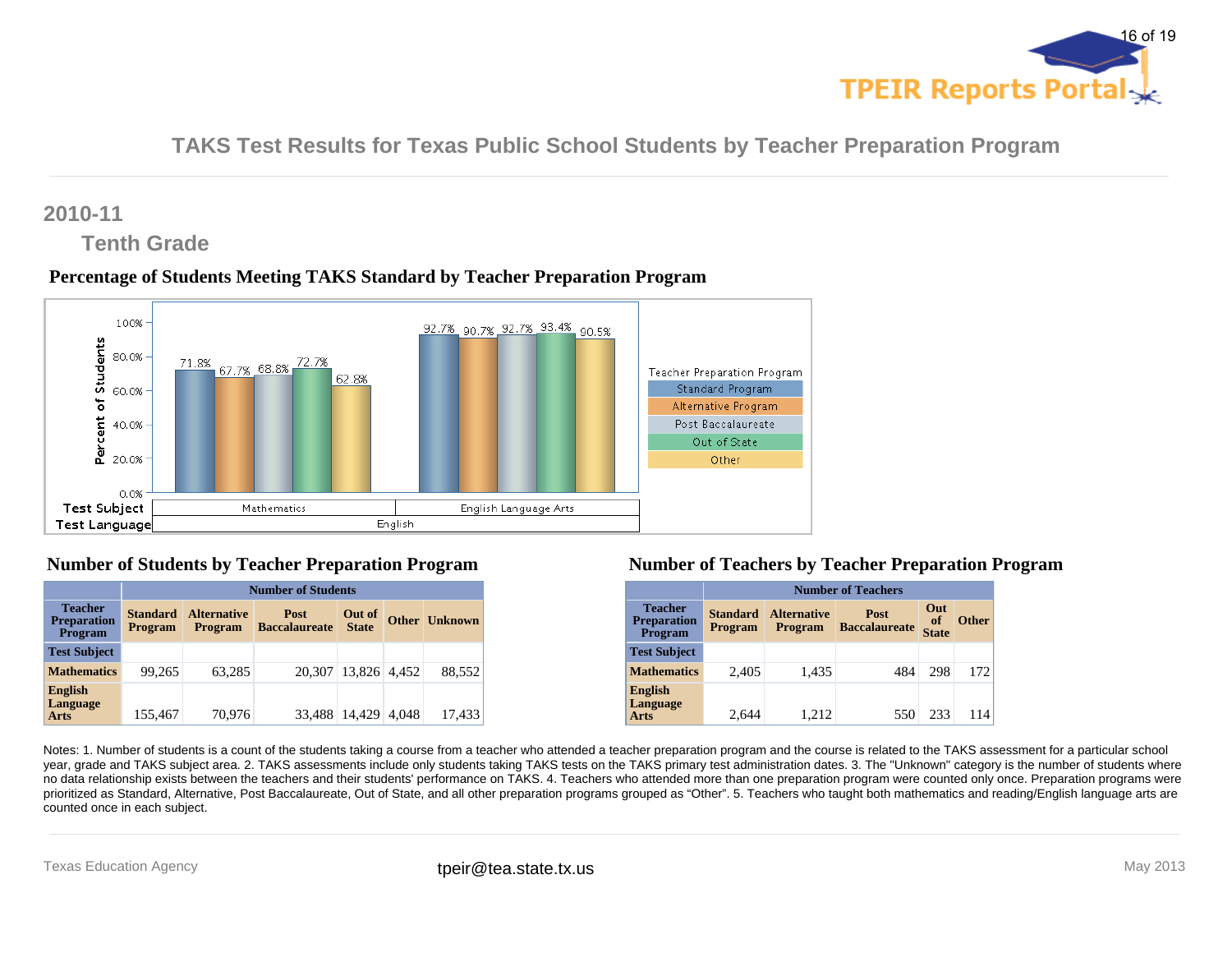

| <b>Purpose</b>                                            | This report shows the relationship between teachers of record with active certifications employed in the Texas public<br>school system and their students' performance on TAKS tests in mathematics or reading/English language arts (ELA).<br>It displays the percent or count of Texas public school students that either met or did not meet the TAKS passing<br>standard by teacher preparation program.<br>Data in this report are reported at the statewide and region levels.<br>For in-depth information on TAKS statewide participation and performance results, see the Texas Education Agency<br>(TEA) Division of Student Assessment reports on TAKS assessment results at<br>http://www.tea.state.tx.us/student.assessment/results/.<br>For in-depth information on teacher preparation in the state of Texas, see the Texas Education Agency's homepage<br>for educator preparation at http://www.tea.state.tx.us/index2.aspx?id=906&menu_id=2147483671&menu_id2=794. |
|-----------------------------------------------------------|-------------------------------------------------------------------------------------------------------------------------------------------------------------------------------------------------------------------------------------------------------------------------------------------------------------------------------------------------------------------------------------------------------------------------------------------------------------------------------------------------------------------------------------------------------------------------------------------------------------------------------------------------------------------------------------------------------------------------------------------------------------------------------------------------------------------------------------------------------------------------------------------------------------------------------------------------------------------------------------|
| <b>Data Source</b>                                        | Data in this report come from the Texas Public Education Information Management System (PEIMS) and the Texas P-<br>16 Public Education Information Resource (TPEIR). Only those students who took a TAKS, TAKS-LAT, or TAKS-<br>Accommodated test version and took a mathematics and/or reading test on the TAKS primary test administration dates<br>are included in this report.                                                                                                                                                                                                                                                                                                                                                                                                                                                                                                                                                                                                  |
| <b>Data Elements</b>                                      |                                                                                                                                                                                                                                                                                                                                                                                                                                                                                                                                                                                                                                                                                                                                                                                                                                                                                                                                                                                     |
| <b>Texas Assessment of</b><br>Knowledge and Skills (TAKS) | The primary statewide testing program implemented in 2003 was designed to measure the extent to which a student in<br>grades 3-11 has learned and is able to apply the defined knowledge and skills at each tested grade level. A student<br>must meet the standard on the Grade 11 exit-level TAKS test in order to receive a high school diploma from a Texas<br>public high school.<br>The TAKS testing program is being replaced by the State of Texas Assessments of Academic Readiness (STAAR)<br>testing program. For more information on STAAR, the phase-out plan for TAKS and the phase-in plan for STAAR, visit<br>the Texas Education Agency Student Assessment Division website http://www.tea.state.tx.us/student.assessment/.                                                                                                                                                                                                                                        |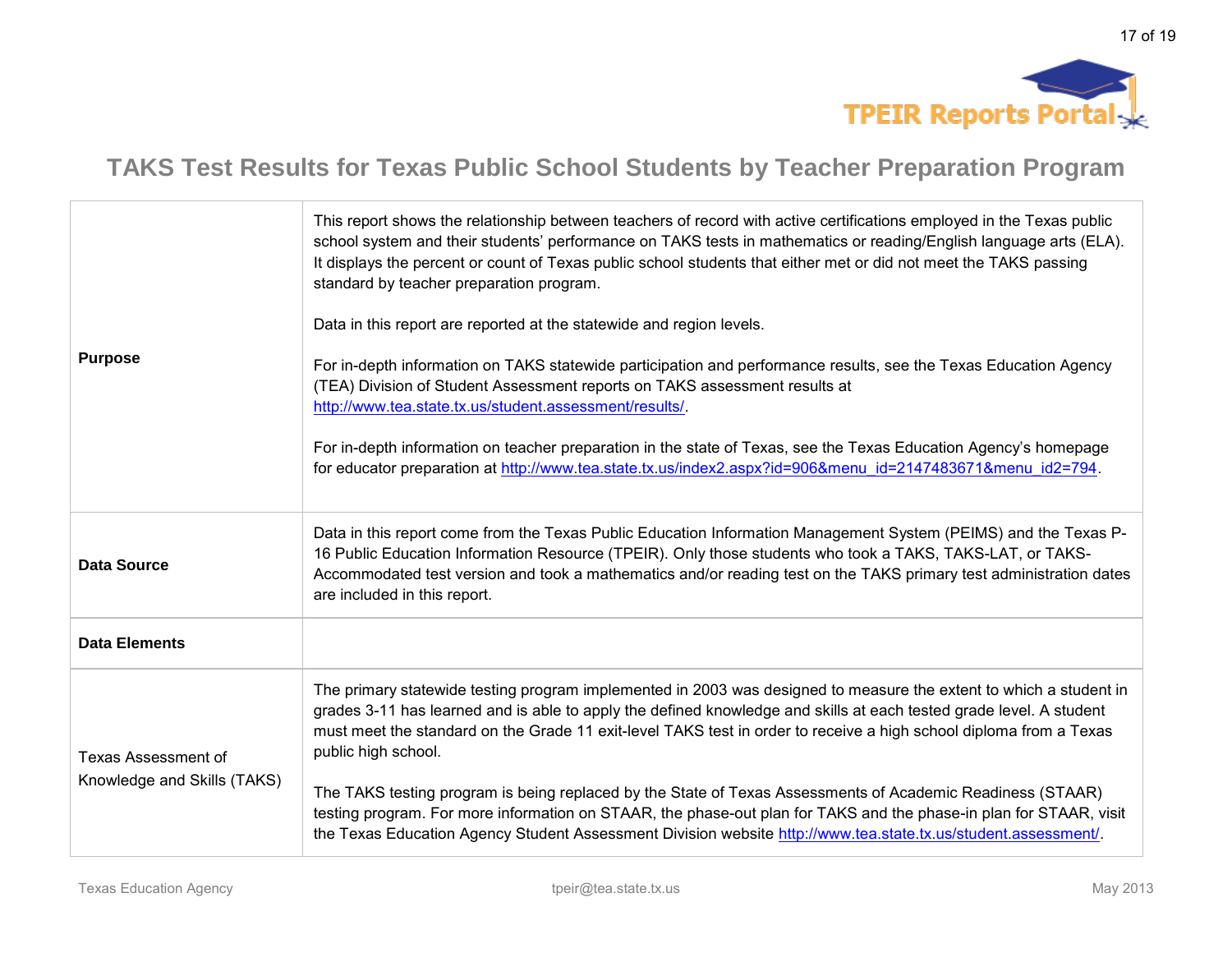

| <b>TAKS Primary Test</b><br>Administration | The primary test administration provides the results for all students who submitted an answer document the<br>first time the test is administered for a particular subject, grade, and school year.                                                                                                                                                                                                                                                                                                                                                                                                                                                                                                                                                                                                                                                                  |
|--------------------------------------------|----------------------------------------------------------------------------------------------------------------------------------------------------------------------------------------------------------------------------------------------------------------------------------------------------------------------------------------------------------------------------------------------------------------------------------------------------------------------------------------------------------------------------------------------------------------------------------------------------------------------------------------------------------------------------------------------------------------------------------------------------------------------------------------------------------------------------------------------------------------------|
| <b>TAKS Test Subject</b>                   | The subjects tested by TAKS include mathematics, reading, English language arts (ELA), social studies,<br>science, and writing. All grade levels are not tested on all subjects. For more information, see the Texas<br>Education Agency Student Assessment Division website http://www.tea.state.tx.us/student.assessment/.                                                                                                                                                                                                                                                                                                                                                                                                                                                                                                                                         |
| <b>TAKS Test Language Version</b>          | TAKS test versions are administered in English and for grades 3-5 in Spanish. A student may take different<br>language versions for different subjects. The English and Spanish versions of TAKS assess the same test<br>objectives and Texas Essential Knowledge and Skills (TEKS) student expectations.                                                                                                                                                                                                                                                                                                                                                                                                                                                                                                                                                            |
| Met Standard                               | Met Standard in this report refers to the Panel Recommended category representing satisfactory academic<br>achievement. Students in this category performed at a level that was at or above the state passing standard<br>for that TAKS test.                                                                                                                                                                                                                                                                                                                                                                                                                                                                                                                                                                                                                        |
| <b>Teacher of Record</b>                   | Indicates that the teacher is responsible for the classroom, making the final decisions about the instruction delivered<br>and the final outcomes for the students assigned to the class.                                                                                                                                                                                                                                                                                                                                                                                                                                                                                                                                                                                                                                                                            |
| <b>Teacher Preparation Program</b>         | Texas Public School teachers complete educator preparation through an Approved Educator Preparation Program.<br>These programs are offered through colleges, universities, school districts, regional service centers, community<br>colleges, and other entities. In this report, counts of students and teachers are shown for four preparation programs:<br>Standard, Alternative, Post Baccalaureate, and Out of State. Undergraduates typically enroll in an approved program<br>at the college or university they are attending. Alternative Certification Programs, which may or may not be associated<br>with a university or college, have been established and approved for those who already hold a bachelor's degree. Post<br>Baccalaureate programs are offered by colleges and universities for individuals who already hold a baccalaureate<br>degree. |
| Number of Students                         | The number of students is a count of students that either met or did not meet the TAKS performance<br>standard for mathematics or reading/ELA TAKS tests taken on the primary test administration dates for a<br>particular school year, grade, TAKS subject area and TAKS test language version. The count includes only<br>students taking a course from a teacher of record who attended a teacher preparation program and the                                                                                                                                                                                                                                                                                                                                                                                                                                    |